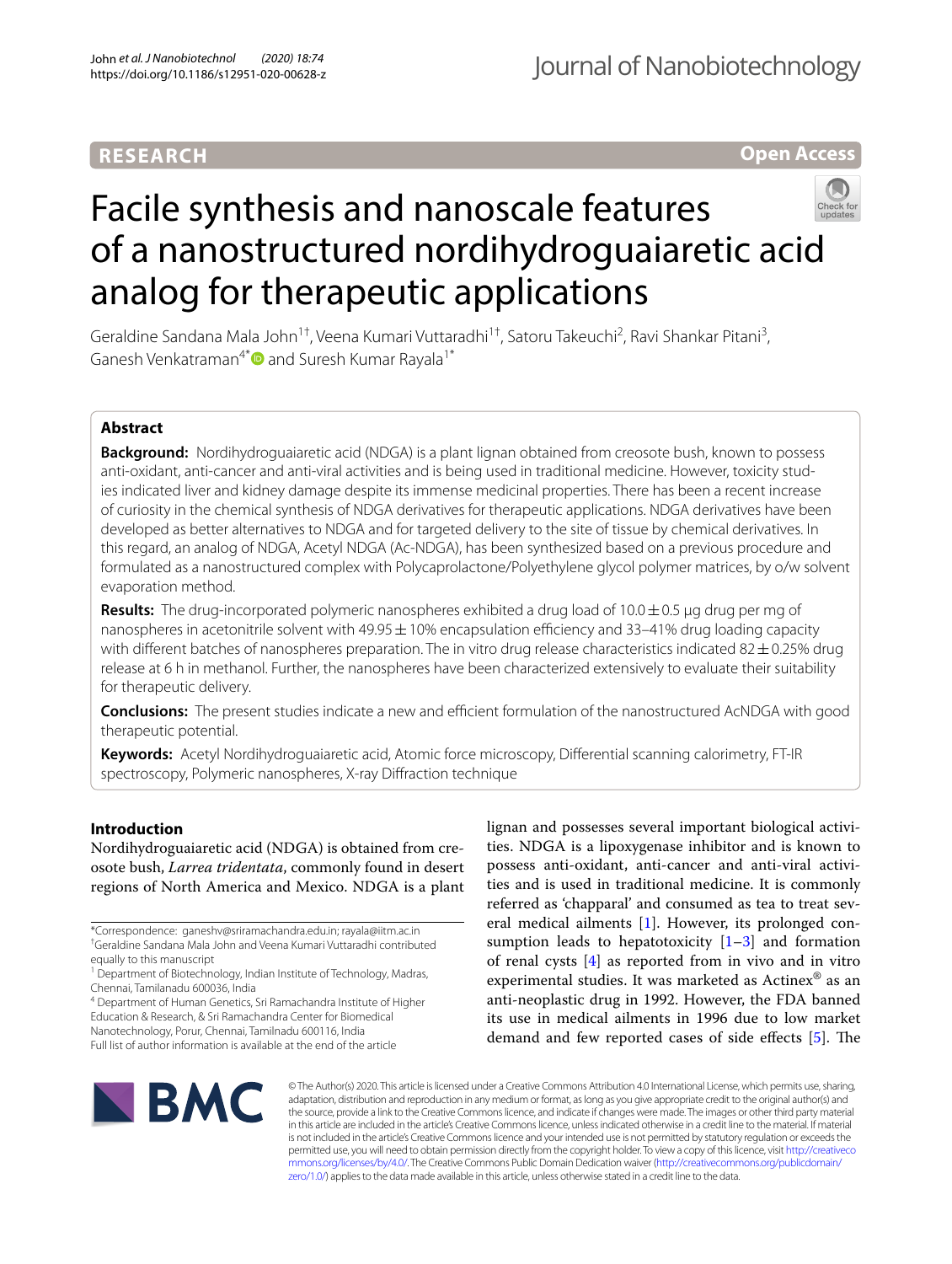therapeutic effects of NDGA has been investigated in cancer [\[6](#page-14-4)] as a hypoglycemic agent [\[7](#page-14-5)], as an anti-inflammatory and analgesic drug in the treatment of arthritis [[8\]](#page-14-6) and stomach ulcers [[9\]](#page-14-7). But, there is little awareness of its toxicity effects rarely reported in literature or established in animal models. During the past two decades, chemical synthesis of NDGA analogs have been carried out by several researchers demonstrating the newly acquired properties/therapeutic effects of the derivatized NDGA with different chemical moieties [\[10](#page-14-8)[–12\]](#page-14-9). This has been a promising approach to reduce/eliminate the toxicity implications of the native drug, but there is also a need for further investigations of the reduction of toxicity of NDGA analogs in vivo by supported literature.

Nanotechnology has been emerged as a broad scientific discipline encompassing material science, physics, chemistry, medicine, pharmacology and biotechnology as well and has been investigated for about 25–30 years to effect various applications in science and technology. The worldwide market for nanoparticles in biotechnology and pharmaceuticals industry reached nearly 25.0 billion dollars in 2013 and this market is expected to reach \$79.8 billion in 2019 [[13\]](#page-14-10). Polymeric nanoparticles are exceptional vehicles for site-directed deliverance of drugs [[14–](#page-14-11) [18\]](#page-14-12) and are a proficient platform for drug delivery [\[19](#page-14-13)]. Further, drug nanocarriers have been considered as the future of chemotherapy for targeted delivery to tumor tissues [\[20](#page-14-14)].

In Nanomedicine, nanotechnology is applied for diagnostic, therapeutic strategies and in regenerative medicine for various biomedical and biomaterial scientific developments. In drug delivery, despite the vast amount of pharmacological drugs that are developed for clinical trials, most of the drugs fail to enter the pharmaceutical market due to inefficiency of drug delivering modules even if the drug has been identified as a potent candidate for treatment of several medical disorders by in vitro and in vivo studies. Therefore, drug discovery is one aspect where several drug candidates are in the pipeline, while, proper targeting of the drugs are of significant concern in recent years. Nanotechnology has been able to be utilized for drug delivery approaches imparting several novel features to the drug delivery device/module to achieve targeted delivery with tissue specificity by passive diffusion or by binding with cell-surface receptors or by endocytotic process within the cells. Thereby, passive or active targeting of the drug to the cells is being accomplished from the nano device [[21\]](#page-14-15). To achieve this, nanoformulations need to possess suitable therapeutic characteristics which enable them to carry the drug to the appropriate tissue site and affect a therapeutic response. Thus, the nanoscale features of the drug formulations are critical for therapeutic delivery, which decide the fate of the drug within the physiological system as well as the drug release properties.

Cancer diagnosis and cancer therapeutics are particularly benefited by the advent of Nanomedicine for bioimaging and drug delivery. Targeting cancer tissues/cells has been the most intriguing tasks of Nanomedicine for several years and also of recent research interests. This holds good for future promises of cancer therapy. The rapid advancements in Nanotechnology/Nanomedicine account for such an increased input of scientific interests in cancer diagnosis and treatment. Nanoparticlemediated drug delivery in anti-cancer therapy has been investigated up-to-date for better treatment procedures and patient compliance [\[22–](#page-14-16)[26\]](#page-14-17). Polymeric nanoparticles have been largely employed for targeted drug delivery due to significant advantages in cancer nano therapy. Nanoparticle-mediated cancer therapies offer: (1) low toxicity due to decreased therapeutic dosage; (2) ability to traverse blood–brain barrier; (3) site-directed therapy by surface-modified chemical derivatives; (4) controlled drug release over a time period; (5) enhanced tumor penetration; (6) use in combination therapies; (7) overcoming drug resistance; (8) increased cellular uptake; (9) increased bioavailability; (10) recognition of cancer cells by 'memory' of targeting; (10) permitting design of different forms for various therapeutic requirements; (11) non-interference to healthy cells and; (12) improved drug solubility. These advantages of nanoparticles prompt more research interests to find more solutions to the increasing rates of cancer incidences worldwide.

Considering these aspects, we have standardized the preparation of a polymer-based nanoformulation of Acetyl NDGA (Ac-NDGA) with polycaprolactone (PCL) and Polyethylene glycol (PEG) by an o/w emulsification solvent-evaporation protocol and characterized it extensively by different microscopic and spectroscopic techniques to assess the efficiency of the drug nanoformulation in therapeutic delivery. The drug load and drug release profiles have also been determined to estimate the capacity of the nanoformulation for therapeutic delivery. Further, the cytotoxicity of the nanoformulation has been studied on HepG2, a liver cancer cell line by MTS [3-(4, 5- dimethylthiazol-2-yl)- 5-(3-carboxymethoxyphenyl)-2-(4- sulfophenyl)-2 H-tetrazolium] assay to evaluate the anti-cancer potential of the drug-loaded nanospheres for drug delivery applications.

#### **Methods**

#### **Materials and reagents**

Nordihydroguaiaretic acid (NDGA), Polycaprolactone (PCL, Av.MW 10,000), Polyethylene glycol (PEG, Av.MW 400) chemicals were obtained from Sigma Chemicals Co. (India). All other chemicals and solvents were of reagent grade.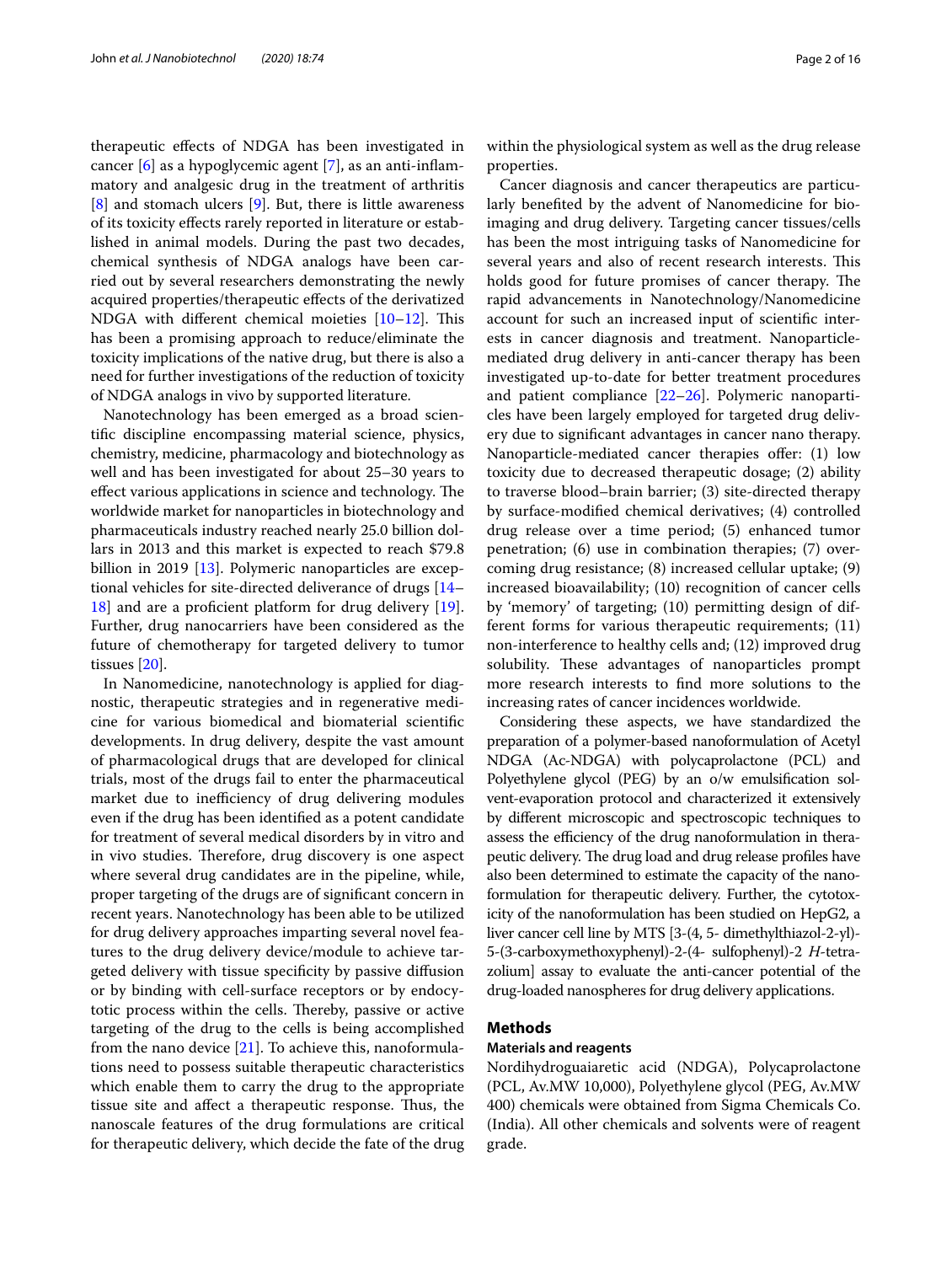#### **Synthesis of tetra‑O‑acetyl nordihydroguaiaretic acid derivative**

Acetyl NDGA was synthesized by a chemical procedure as previously described by Plaza et al. [[27\]](#page-14-18) with some conditions adapted in our laboratory. NDGA (1.5 g; 4.96 mmol) was taken in a 100 ml screw-capped Erlenmeyer flask and 3.0 ml (6 times of 4.96 mmol NDGA) of acetic anhydride was added to the NDGA in aliquots of 1 ml and gently mixed. About 2.5  $\mu$ l of conc.  $H_2SO_4$  was added to the reaction mixture and shaken by hand until it completely dissolved. The reaction mix was kept overnight at room temperature to ensure complete reaction. About 10 ml of ice was taken in another 100 ml Erlenmeyer flask and the reaction mix was added. A buttery yellow solid was obtained which was filtered in a Buchner funnel under vacuum and washed with distilled water and

#### **Drug loading capacity of PPDNS**

About 30 mg of PPDNS was dissolved completely in 3 ml of Acetonitrile and the absorbance at 282 nm was measured using a Nanodrop instrument (ThermoScientific, USA). The amount of the drug was determined from the calibration graph of 0–12.5 mg/3 ml Ac-NDGA in Acetonitrile [\[28\]](#page-14-19). The drug loaded in the nanospheres was determined as follows:

as PPNS (without drug load) and PPDNS (with drug

| Drug load $(mg) =$ | Wt. of the drug in the sample $\times$ Wt. of the nanospheres in the batch preparation |
|--------------------|----------------------------------------------------------------------------------------|
|                    | Wt. of nanospheres taken                                                               |

load).

pressed to remove traces of water. The pressed filter-cake was dissolved in 95% ethanol by heating to 80 °C and kept at room temperature for re-crystallization overnight. The Tetra-O-Acetyl NDGA crystals were filtered in a Buchner funnel and dried in a vacuum dessicator overnight until constant weight. The filtrate was kept until further re-crystallization and the crystals were treated similarly and weighed. The percent yield of the tetra-acetyl NDGA derivative (AcNDGA) was calculated. The structure of AcNDGA was assessed by  ${}^{1}$ H-NMR spectroscopy. The elemental composition (C, H) of AcNDGA was also determined by CHN analyzer, Perkin-Elmer CHN 2400. Ac-NDGA was characterized by ATR (Attenuated Total Reflectance) FT-IR for analysis of functional groups. The molecular weight of AcNDGA was determined by ESI– MS to confirm the tetra-acetylated molecular structure. This tetra acetylated derivative (Ac-NDGA) was used for preparation of Nanospheres and characterized.

# **Preparation of PCL/PEG/AcNDGA Nanospheres by o/w emulsion method**

About 2 g of PCL was dissolved in 20 ml of Dichloromethane and added 178  $\mu$ l of PEG (10:1 w/w, 0.2 g/ density per ml) in a 100 ml screw-capped Erlenmeyer flask, and mixed well. AcNDGA (20 mg) was added to the polymer solution and mixed well. A control set of the polymer formulations without the drug and sonicated for 1 min was also carried out. The polymer solutions were added drop wise to 1% (w/v) Hydroxy Propyl Methyl Cellulose (HPMC) (external aqueous phase) solution in milli-Q water. The resulting emulsion with 1% HPMC was stirred using an overhead mechanical stirrer

Encapsulation efficiency (%)

$$
= \frac{\text{Wt. of drug in the nanospheres}}{\text{Wt. of feeding drug}} \times 100
$$

Drug Loading capacity (%)

$$
= \frac{\text{Wt. of drug in the nanospheres}}{\text{Wt. of nanospheres taken}} \times 100
$$

#### **In vitro drug release of PPDNS**

About 50 mg of PPDNS was suspended in 2 ml of methanol in 5 ml eppendorffs and mixed in a rotaspin for 15 min, 30 min, 1, 2, 3, 4, 6 h at room temperature and for 8, 10 and 24 h at 4 °C. At the specified time intervals, the samples were centrifuged, the volume of the supernatant was noted, about 0.3 ml aliquots of the supernatant was taken in a 96-well plate in triplicates and the absorbance of the samples along with methanol blank was read at 284 nm [\[28](#page-14-19)]. The amount of Ac-NDGA released was determined from the calibration graph of  $0-300 \mu g/ml$ Ac-NDGA in methanol.

#### **Characterization of PPDNS**

PPDNS were characterized by Dynamic Light Scattering (DLS), Attenuated Total Reflectance (ATR) FT-IR, Scanning Electron microscopy (HR-SEM), Powder XRD spectroscopy, Atomic Force Microscopy (AFM), Electrospray Ionization Mass spectrometry (ESI–MS), Thermo Gravimetric Analysis (TGA) and Differential Scanning Calorimetry (DSC) techniques.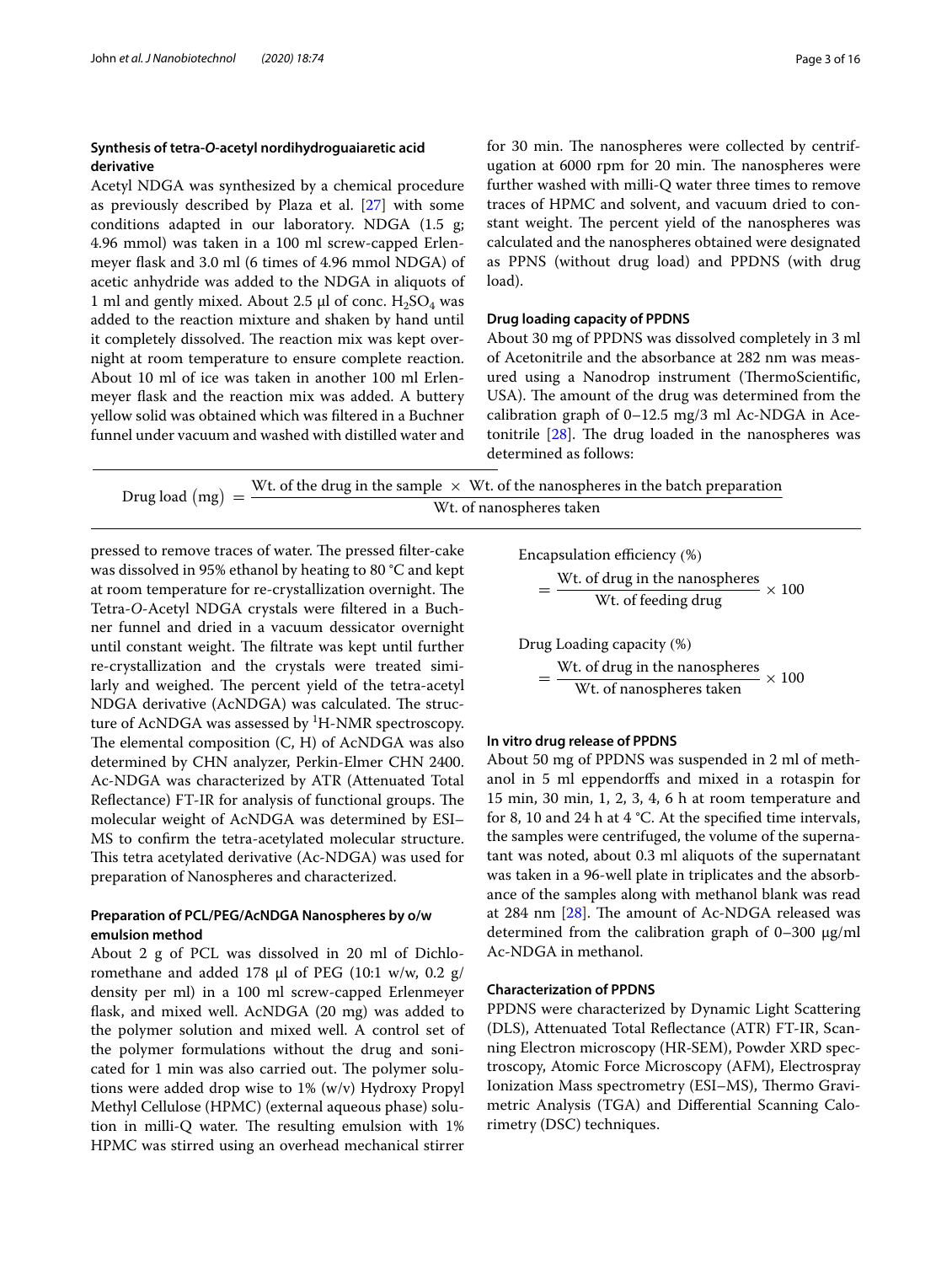a) Dynamic Light Scattering Measurements

 About 5 mg of PPNS and PPDNS were suspended in 3 ml of milliQ water and dispersed in a sonicator for 1 min at 60% amplitude and analyzed for particle size distribution and zeta potential using a Microtrac instrument with cumulative values of 3 scans for each sample. The particle size distribution in nanometer scale and the zeta-potential were determined with Microtrac FLEX software v. 10.6.2.

b) Attenuated Total Reflectance-Fourier Transform-Infra Red Spectroscopy

 Powder sample of PPDNS was applied to a Bruker ATR-FTIR spectrometer without any sample preparation and analyzed between IR spectral range of 600–3500  $\text{cm}^{-1}$  wave number in % transmittance mode. The spectral values were recorded for each band of the spectrum and compared with standard values of IR spectrum obtained with known functional groups of Acetyl NDGA, PEG and PCL.

- c) Powder X-ray diffraction spectroscopy About 10 mg of PPDNS was analyzed in a Powder X-ray diffraction spectrometer (DS Advance, Bruker) and the data was plotted in OriginPro software v.8.5.
- d) Electrospray Ionization (ESI)-Mass Spectrometry About 10 mg of PPNS and PPDNS dissolved in 1 ml of dichloromethane was analyzed for molecular mass in a Q-TOF ESI-Mass Spectrometer.
- e) Atomic Force Microscopy (AFM) analysis About 3 mg of PPDNS was sonicated with 100 µl of Milli-Q water in a probe-type sonicator. The dispersed sample was placed on a glass slide and allowed to air-dry at room temperature for 1 h. The air-dried sample was immediately analyzed in an Atomic Force Microscope (Model XE-100, Park Systems) by semicontact mode scanning. Images of 2D and 3D surface scan at nanoscale and the mean size parameters were obtained.
- f) High Resolution-Scanning Electron Microscopy/ EDX

 PPDNS was placed on a stub and sputtered with gold and analysed by a HR-Scanning electron microscope FEI Quanta 200F (Netherlands) and images were taken. EDX analysis was also carried out to determine the chemical composition of the nanospheres.

g) Thermogravimetric analysis

 Powder sample of PPDNS was analyzed for thermal degradation in a Perkin-Elmer TGA7, Q500 Hi-Res TGA (TA instruments) and the transition curve was obtained by heating the sample from 30 to 930 °C at a constant heating rate of 20 °C/min.

h) Differential Scanning Calorimetry analysis

 DSC analysis of PPDNS was carried out in a Perkin-Elmer DSC7 Q200 MDSC Analyser (TA instruments) between 10 and 250 °C at a constant heating rate of 20 °C/min and the DSC thermograms were obtained.

#### **Cell line, culture media and maintenance of cell line**

A liver cancer cell line HepG2 was obtained as gift from Sri Ramachandra Medical College and Research Centre, Chennai. The cells were kept frozen in liquid  $N_2$ until use. DMEM medium-HG (ThermoScientific, USA) was supplemented with 10% Fetal bovine serum (FBS), 1% antibiotic solution of Penicillin/Streptomycin with Amphotericin or Nystatin, 3 ml/l flucanazole solution, 200 mg/l Taxim and was used for the culture of HepG2 cell line. HepG2 cells were maintained in DMEM-HG media at 37 °C in a 5%  $CO_2$  incubator during the experiments. All procedures were carried out under sterile conditions in a BSL II laminar flow chamber.

#### **Cytotoxicity analysis**

HepG2 cells containing approximately  $11.0 \times 10^4$  cells/ ml were seeded in 96-well plates and incubated in a 37 °C  $CO<sub>2</sub>$  incubator for 24 h. The free drug (AcNDGA) and the drug-loaded nanospheres in culture medium were added at appropriate concentrations in 100 µl/well after 24 h. Cells without drug treatment were used as control. After 24 h and 48 h of drug treatment, 25 µl of MTS reagent (Promega, India) was added to each well and incubated in a 37 °C  $\text{CO}_2$  incubator for 2 h. Absorbance of the samples were then measured at 490 nm using a microplate reader (Molecular Devices, San Jose, USA) and the percentage (%) inhibition was calculated according to formula [\(1](#page-3-0)). A MTS control was also used to deduct the absorbance by MTS from the absorbance of the samples.

<span id="page-3-0"></span>% inhibition 
$$
=\frac{100 - (OD \text{ of the individual test group})}{(Mean OD \text{ of the control})}
$$
  
× 100 (1)

The percentage inhibition vs drug concentrations were represented as a box plot to compare the broad range of all groups using SPSS software v16.0.

#### **Statistical analysis**

The data was analyzed and the significance was evaluated by One-way Analysis of Variance (ANOVA) using SPSS software v16.0. The data was presented as mean  $\pm$  SEM and the  $P$  value < 0.05 was regarded as significant.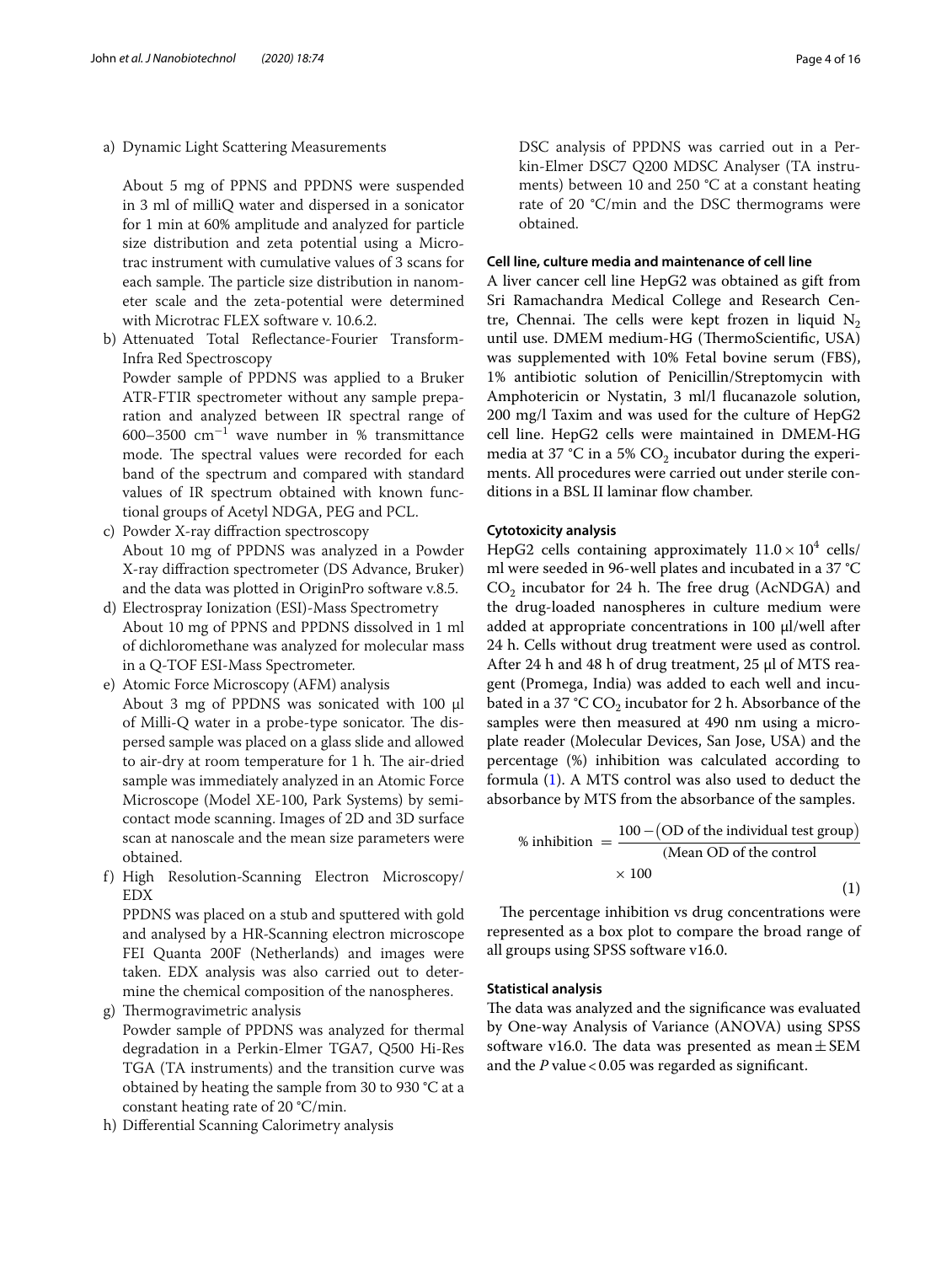#### **Results and discussion**

NDGA has long been used traditionally as anti-cancer drugs. However, its toxicity to liver cells has prompted recent research to use NDGA analogs with similar anticancer activity but lacking toxicity. Hence, this work was carried out to chemically synthesize an efficient NDGA analog and to assess its characteristics for therapeutic delivery. Nanoparticle-based drug delivery systems can improve the overall pharmacological properties of several drug candidates as they can easily traverse the cell membrane and diffuse within the cell matrix. The nanoscale features of the nanoparticles such as size, surface area, improved solubility and multi-functionality allow targeted drug delivery over a sustained period. Controlled release properties of nanoparticles offer lower drug concentrations to be administered systemically or at the target site thereby preventing toxicity due to excess drug accumulation. The size and surface charge of nanoparticles are critical for cellular uptake in tissues/bloodstream. Nanoparticles are excellent candidates for drug delivery applications and are capable of delivering any type of drugs namely hydrophilic or hydrophobic, biological macromolecules including proteins and even vaccines. Nanoparticles have significant advantages as compared with microparticles developed earlier due to size limits of the microparticles that can only remain in Peyer's Patch while nanoparticles can be systemically distributed. Further, nanoparticles are suited for intravenous administration due to their ability to enter into blood capillaries as small as 5–6 µm diameters [[29](#page-14-20)]. Nanoparticles may be prepared in different forms such as nanospheres, nanofilms, nanofibers, gels and other physical forms. Polymers are best suited drug delivery carriers and have a long history of use as preferred drug vehicles [[19\]](#page-14-13). Several polymers are used as nanocarriers which maybe natural polymers or synthetic polymers. Synthetic polymers such as Polycaprolactone (PCL) gained considerable interest since 1970s and 1980s and was almost forgotten for two decades. In recent years, PCL has been used in several biomedical applications in drug delivery, tissue engineering, in implants and devices owing to its biodegradability, biocompatibility, low immunogenicity and little or no antigenicity [[30\]](#page-14-21). Polymeric nanoparticles are in the order of 1–1000 nm size range and are wellsuited for controlled delivery. The widespread method used for the preparation of solid polymeric nanoparticles is the emulsification-solvent evaporation technique, which can efficiently formulate hydrophobic drugs in a nanostructured complex, rather than hydrophilic drugs. Moreover, surface modifications of the polymer matrix can promote targeted delivery of the drug candidates. Hence, the AcNDGA has been formulated with PCL/ PEG polymeric matrices as drug-loaded nanospheres and extensively characterized by various spectroscopic and microscopic techniques and assessed for drug loading capacity and drug release properties, in order to evaluate the nanostructured drug complex for efficient therapeutic delivery. The elemental composition of the synthesized AcNDGA was C-66.45%; H-4.24%.

#### **Structural characterization of AcNDGA**

The compound was characterized further by  ${}^{1}$ H-NMR, ESI–MS and FT-IR to confirm its structure and chemical moieties. The chemical structure of AcNDGA (Fig. [1](#page-4-0)) has been assessed by  ${}^{1}$ H-NMR spectroscopy. The signals in the NMR spectrum corresponded well with those of theoretically calculated functional groups of AcNDGA (data not shown). The molecular mass of AcNDGA was determined by positive ion mode ESI–MS. The mass spectrum obtained showed a single peak of AcNDGA with an observed mass of 493.21 as compared to the calculated mass of 470.52 due to the protonation of the compound while obtaining the mass spectrum (Fig. [2\)](#page-5-0). The synthesized AcNDGA was characterized for functional groups by ATR FT-IR. The IR spectrum confirmed the presence of functional groups of the compound with similar bond stretches. The alkane C–H stretch was strong at 2970–2929 cm<sup>−</sup><sup>1</sup> and the acid –OH stretch was broad and strong at 2870 cm<sup>−</sup><sup>1</sup> . The carbonyl C=O stretch was most intense and strong as well as the ester C=O stretch at 1756–1801  $cm^{-1}$ . The 1500–400  $cm^{-1}$  is the characteristic fingerprint region which has unique patterns in nearly all molecules. This region showed single bond stretches and wide variety of bending vibrations (data not shown).

<span id="page-4-0"></span>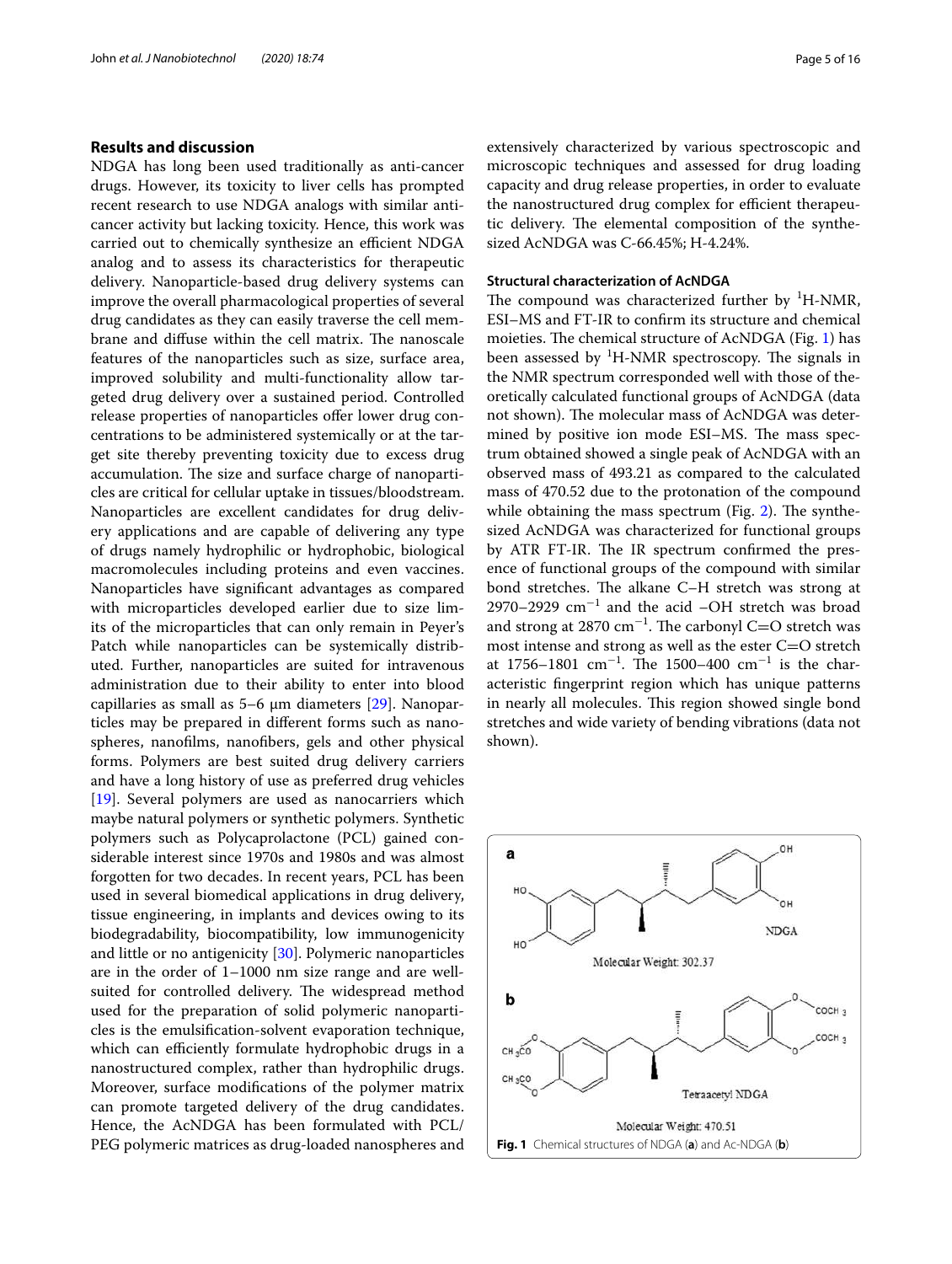

#### <span id="page-5-0"></span>**Preparation of AcNDGA‑loaded PCL/PEG nanospheres (PPDNS)**

The synthesized AcNDGA has been ascertained for its molecular structure and therefore prepared as nanospheres with PCL and PEG, and characterized. In recent years, focus has been largely on drug-incorporated nanoparticles for efficient drug delivery in a sustained/ controlled release manner more than the free drug candidates. This is due to toxicity in excess administration, poor solubility of hydrophobic drugs and systemic circulation without reaching the targeted organ/tissue/cells of the native drugs. Hence, it has been attempted to formulate a nanostructured drug complex with polymers such as PCL and PEG. An advantage of using a dual polymer system is to compromise on the stability of the amphiphilic drug-polymer complex. PCL is a standard synthetic polymer with excellent biodegradability and biocompatibility and is a hydrophobic polymer. PEG is a synthetic hydrophilic polymer and manipulation of the polymer ratios can increase/decrease their solubility patterns. Choice of PEG in this study is due to its low toxicity and use as excipient in pharmaceutical formulations. PEG 400 is of pharmaceutical quality. A 10:1 (w/w) ratio of PCL: PEG was used for preparation of drug-incorporated nanospheres by an o/w emulsification-solvent evaporation method. This method is less cumbersome and does not require cost-intensive equipment. The solvent phase (dichloromethane) contained PCL and PEG polymers w/o the drug. The solvent phase was then added drop wise to the external aqueous phase containing hydroxymethyl propyl cellulose. The resulting emulsion was stirred in a mechanical stirrer for about 30 min and the nanoparticles were washed in milli-Q water to remove excess external phase, and dried under vacuum. This method has been employed as a facile procedure for the preparation of nanospheres in our laboratory using an overhead mechanical stirrer with rapid formation of nanospheres in about 25–30 min stirring, while with lab magnetic stirrers with a maximum of 1000 rpm, overnight stirring is required and have resulted in formation of microspheres. We have developed this protocol based on available literature [\[31–](#page-14-22)[34\]](#page-15-0) and have avoided freeze drying of nanospheres [\[31](#page-14-22), [32\]](#page-14-23) which caused disruption of the surface of nanospheres as observed in Scanning Electron Microscopy with extensive porosity and drug burst release in methanol. Vacuum drying at room temperature was employed to overcome this effect and we did not want to use lyoprotectant such as mannitol [\[32](#page-14-23)] during lyophilization procedure as removal of the lyoprotectant is difficult in order to carry out in vitro cell culture analyses. Freeze-drying can greatly influence nanoparticle size, release behavior, and therefore drug pharmacokinetics [[29\]](#page-14-20). Stirring overtime for solvent evaporation led to very low yields of nanospheres. Hence, to compromise the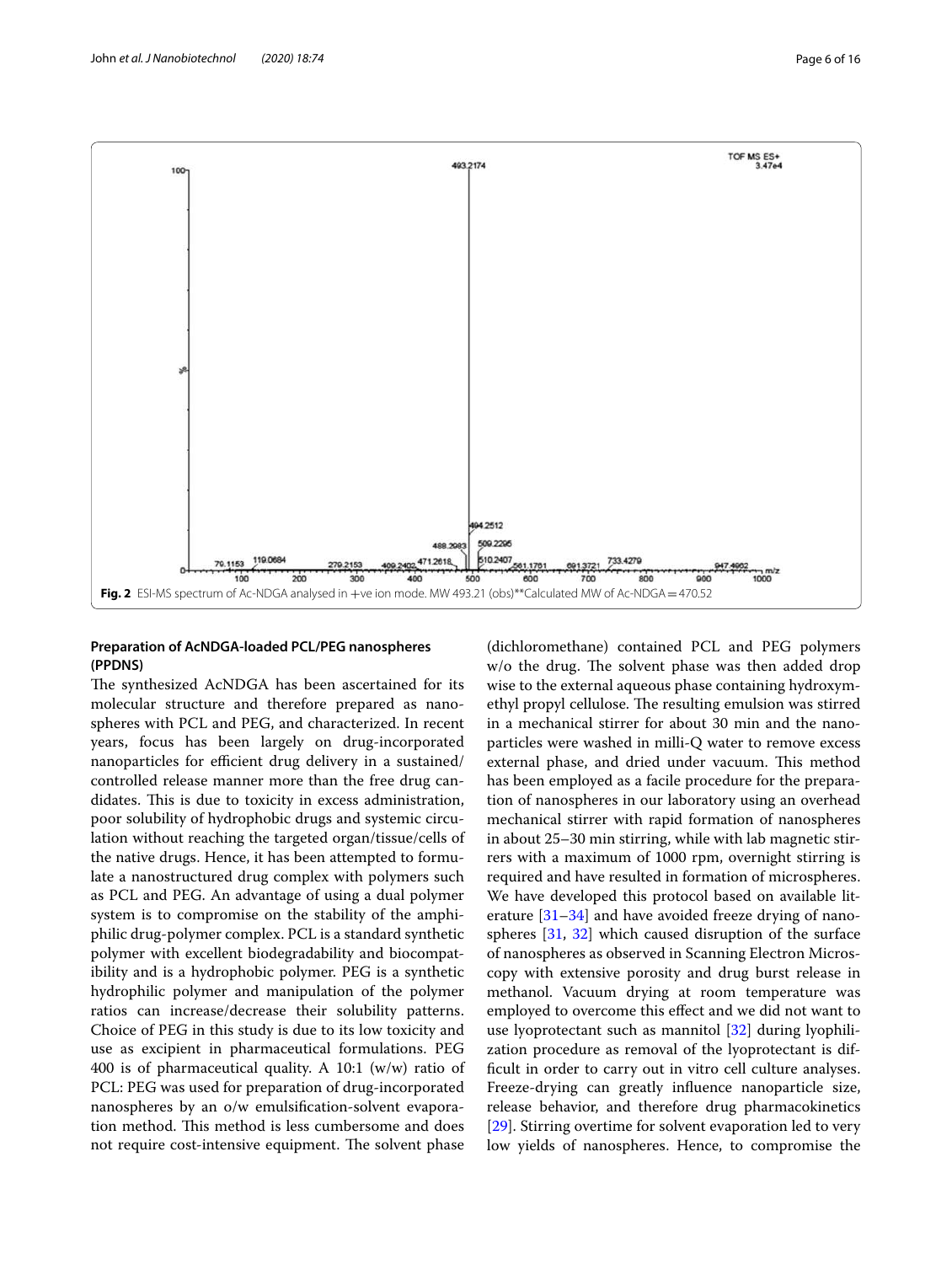yield, we attempted centrifugation method by extensive washing of the nanospheres with purified water (milli-Q) and careful separation of the supernatant containing the solvent along with water. Centrifugation has been reported as a more efficient and economic technique for purification of nanoparticles. It also can act to concentrate the nanoparticles in suspension [[35\]](#page-15-1). Preparation/ synthesis of nanoparticles by o/w emulsion and solvent evaporation method has been reported to result in larger nanoparticles as compared to those prepared by nanoprecipitation method, and larger nanoparticles have been suggested to be more effective for local delivery than systemic drugs  $[32]$ . We have used 1% (w/v) hydroxypropyl methyl cellulose as a mild emulsifier that has excellent implications as a non-toxic excipient in pharmaceutical formulations suitable for improved drug release and increase in the bioavailability of poorly soluble drugs [\[36](#page-15-2)]. The amount of emulsifier is critical for nanospheres formation, yield and aggregation tendency. Low amounts of emulsifier lead to aggregation and little recovery of nanoparticles, while too much emulsifier concentrations can lead to reduced drug incorporation [\[29\]](#page-14-20). Further, sonication of the polymers in solvent with the drug resulted in lower yield and varied drug loading capacity. Hence sonication prior to addition to external aqueous phase was not adopted. Thereby, we have developed a facile protocol for preparation of PCL/PEG polymeric nanospheres with stable incorporation of AcNDGA to a yield of 89.41% (Table [1\)](#page-6-0).

### **Drug loading capacity, Encapsulation efficiency and in vitro drug release**

The drug loading capacity and encapsulation efficiency of PCL/PEG/AcNDGA nanospheres in acetonitrile is shown in Table [1](#page-6-0). The drug-incorporated polymeric nanospheres exhibited a drug load of  $10.0 \pm 0.5$  µg drug per mg of nanospheres with  $49.95 \pm 10\%$  encapsulation efficiency and 33-41% drug loading capacity with different batches of nanospheres preparation. A 20 mg of drug was feeded during preparation of the nanospheres. Lower amount of drug (6 mg) resulted in poor drug incorporation and complete drug release due to erosion from the

<span id="page-6-0"></span>**Table 1 Drug load characteristics and zeta potential measurements of PPNS and PPDNS**

| Nanosphere Yield Drug load | (%)       | $(mq)^a$ | Drug<br>loading<br>capacity<br>(%) <sup>a</sup> | <b>Encapsulation Zeta</b><br>efficiency (%) <sup>a</sup> potential | (mV)     |
|----------------------------|-----------|----------|-------------------------------------------------|--------------------------------------------------------------------|----------|
| PPNS                       | $7286 -$  |          |                                                 |                                                                    | $-10.34$ |
| <b>PPDNS</b>               | 8941 1396 |          | 46.53                                           | 698                                                                | $-0.45$  |

<sup>a</sup> PPDNS in Acetonitrile

100  $80$ Drug release (%) 60 40  $\overline{20}$  $\theta$ 15 min 30 min  $1<sup>k</sup>$  $2h$ 6h 8h  $10<sub>h</sub>$  $24h$  $3h$  $4h$ Time **Fig. 3** In vitro drug release profile of PPDNS in Methanol

<span id="page-6-1"></span>polymer matrix. It has been reported by Li et al. [[32\]](#page-14-23) that a suitable amount of feeding drug is required to obtain maximum drug loading capacity and encapsulation efficiency. However, too much drug feed can diminish drug loading content by reflecting largely on the stability of the nanoparticles after reaching saturation solubility in the polymer matrix [[37\]](#page-15-3).

The drug release profile of PPDNS in methanol is shown in Fig. [3.](#page-6-1) A gradual increase in drug release was observed between 15 min to 2 h and an initial burst release of the drug was obtained by 3 h which further increased linearly up to 6 h. Maximum drug release of 82% (220.64 µg) was obtained at 6 h. A lower release profile was observed after 6 h instead of remaining almost constant that should be achievable after maximal release. This could be due to small amounts of reverse diffusion of drug into the polymer matrix during temperature variation. The initial burst release is attributed to the release of the drug from the surface of the nanospheres [[32\]](#page-14-23). Large particles have low initial burst release and exhibit a longer sustained release pattern, while higher drug loads lead to increased burst release and fast release rates [\[29](#page-14-20)]. The release pattern is not in a controlled fashion but is sustained over a period of time. Thereby, we have encountered drug release by erosion from polymer matrix due to low drug feed, release from surface of nanospheres causing initial burst release and by diffusion from the polymer matrix as discussed by Dadwal [[16\]](#page-14-24). The gradual decrease upon longer hours of incubation observed in our study could be due to the incubation of the samples in the Rotaspin instrument at 4 °C with constant agitation to avoid heat generation at room temperature over a period of 8–24 h. The decrease in the drug amount that is released at 8 h, 10 h and 24 h were of the order of 10%, 16% and 15% respectively which is not appreciably significant. Thereby, we have observed a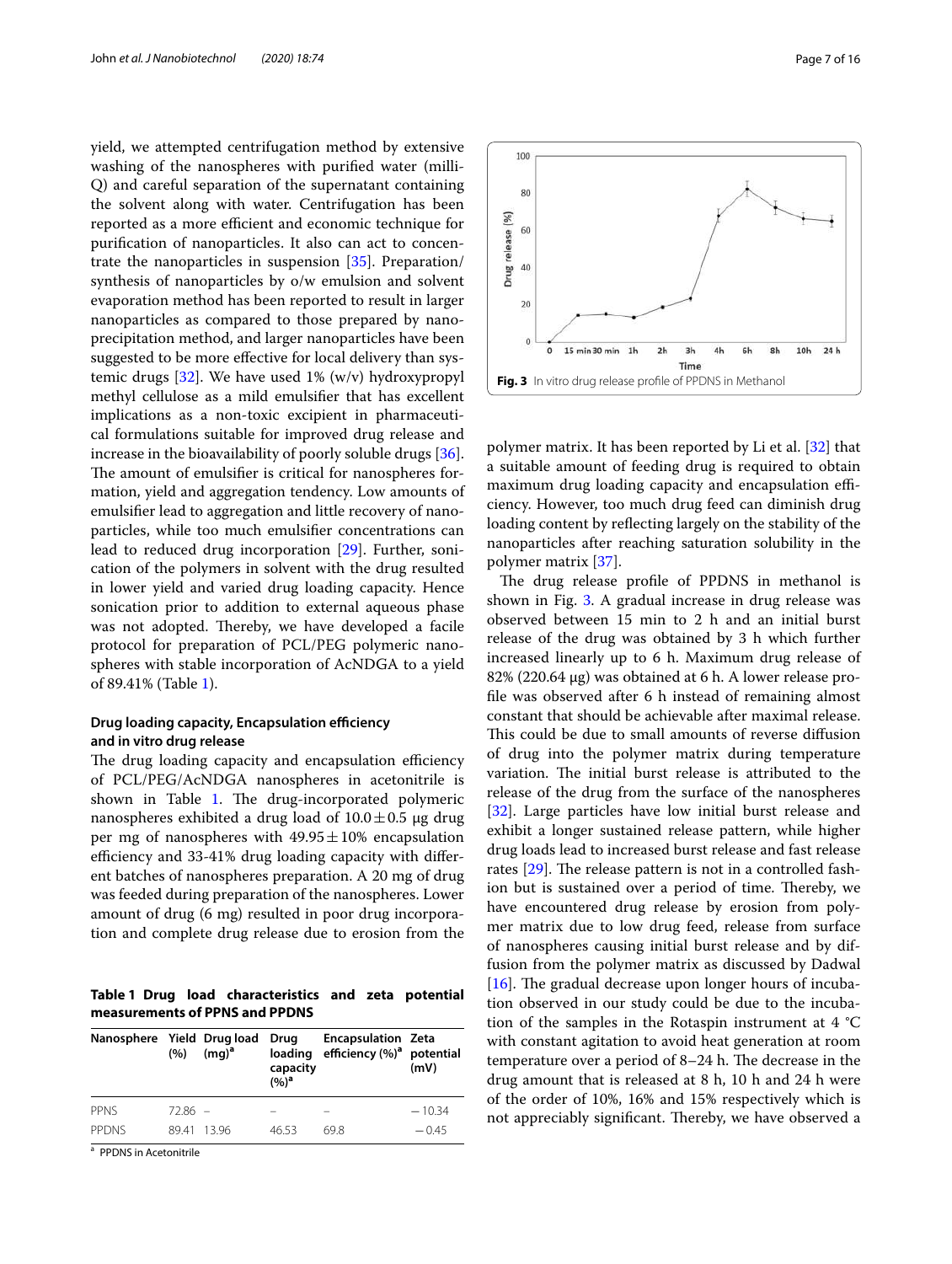temperature-dependent decrease in drug release profile at  $4^{\circ}$ C.

We have used a solvent system for estimation of drug loading content and for release profile due to the hydrophobicity of the drug in phosphate-buffered saline (PBS). Also, the quantification procedure of the drug is by UVspectroscopy in acetonitrile or methanol at 282 nm or 284 nm respectively [\[28](#page-14-19)]. We have used acetonitrile for determining drug load as the drug was completely soluble in acetonitrile which can give a direct measure of the drug that has been incorporated in the polymeric nanospheres as all the drug that has been taken up by the polymer would be present in acetonitrile [\[32\]](#page-14-23). Likewise, in drug release study, methanol has been used for dispersion of the nanospheres and mixing that would facilitate drug release at definite time intervals. Drug release profile in solvent, with acetonitrile has also been reported by Li et al. [[32](#page-14-23)]. This validates our drug release experiment in an organic solvent system. Under physiological conditions, the released drug could be taken up into the cell milieu through receptor-mediated endocytosis or by phagocytosis. Although PBS has not been used for drug release experiments, the solvent system is also viable to evaluate in vitro release study. pH-dependent drug release in PBS has been observed by Nimesh et al. [\[38\]](#page-15-4).

# **Characterization of drug loaded PCL/PEG nanospheres**

Characterization of nanoparticles is compulsively necessary to pre-determine the drug interactions with cell surface receptors and the release properties in vivo. There does not exist any standardized procedure laid down for usage of particular techniques to characterize nanoparticles. In fact, there is no FDA approved regulatory protocols to undertake characterization techniques. Nevertheless, characterization of nanoparticles is significant in the evaluation of the drug-carrier properties and its pharmacokinetics. Therefore, the drug loaded nanospheres were characterized extensively by various spectroscopic and microscopic techniques to assess its suitable characteristics as a nanostructured drug complex, and evaluate its potential as a drug candidate for therapeutic delivery.

#### **Particle size distribution and zeta‑potential measurements**

The particle size distribution of PPNS and PPDNS was measured by dynamic light scattering technique along with zeta potential measurements. The nanospheres dispersed in water were used as samples. The size distribution of PPNS was between 450 and 750 nm and the size distribution of PPDNS was between 550 and 700 nm exhibiting polydispersity (Fig. [4](#page-7-0)). Nanoparticles are those materials with sizes between 1 and 100 nm. However, polymeric nanoparticles are an exception with sizes between 10 and 1000 nm which can be explained due to the bulk molecular weights of the polymers used. Other polymeric nanoparticles have also indicated such size range [\[31–](#page-14-22)[34\]](#page-15-0). The size parameters are determined by the preparation techniques used to obtain the nanoparticles [[39](#page-15-5)]. The composition of the components including the solvents/surfactants and the process variables during the nanoparticles formation are primary factors that govern the size and morphology parameters. Moreover, it has been proposed by Hickey et al. [\[40](#page-15-6)] that improved therapeutic delivery can be achieved by size control of polymeric nanoparticles. Thereby, the size of polymeric nanoparticles is a critical factor while considering the therapeutic potentials of polymeric nanoparticles.

Zeta-potential indicates the charge on the particle surface  $[41]$  $[41]$  and the extent of the surface hydrophobicity [[16](#page-14-24)]. The nature and strength of the particle surface charge determine the interactions of the nanoparticles with the surrounding biological environment.

<span id="page-7-0"></span>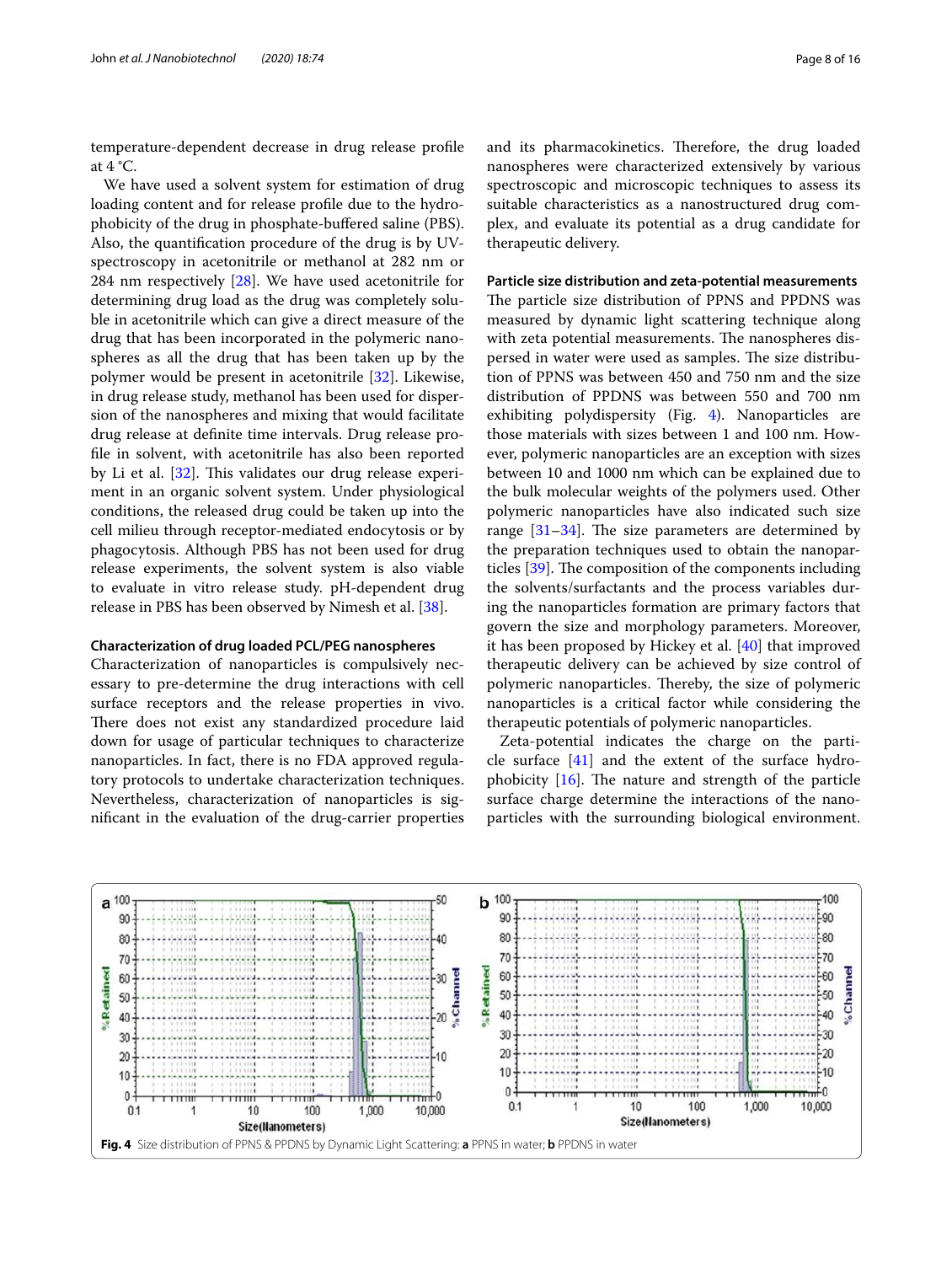Zeta-potential is influenced by the nanoparticle composition and the dispersant medium, and is indicative of the stability of the colloidal suspension [\[33](#page-15-8)]. The zetapotential values can offer predictions about the aggregation tendency of the nanoparticles. Negatively charged nanoparticles are considerably regarded as stable without aggregation in solution. Values close to  $\pm 30$  mV represent stable nanoparticle suspensions. However, under practical conditions, zeta-potential values are usually negative and lower  $[31-33]$  $[31-33]$ . In our study, we have obtained negative zeta-potential values with − 10.34 mV for PPNS and − 0.45 mV for PPDNS (Table [1](#page-6-0)). PPNS is more stable than PPDNS, although this value of PPDNS reflects increased stability of the drug due to steric interactions with PEG [[31\]](#page-14-22).

In PBS, aggregation takes place due to ionic interactions of polymeric nanospheres (data not shown). In water, the nanospheres are dispersed by probe sonication and precise size measurements are obtained. The purpose of the dynamic light scattering experiment is only to measure particle size and does not reflect in vivo conditions. Hence water was used for particle size and zetapotential measurements. Similarly, water has been used for particle size measurements by Li et al. [[32\]](#page-14-23) and Campos et al. [\[33\]](#page-15-8). Water is a good dispersant medium for particle size measurements as it does not induce aggregation. Hydrophobic drug-loaded nanoparticles need water as dispersant medium to prevent aggregation whereas, for hydrophilic drugs, PBS may be used as it would not induce aggregation. In either case, size measurement by DLS technique is not indicative of behavior of nanoparticles in physiological environment.

#### **Structural analysis of PPDNS**

FT-IR is useful for investigations of structural properties of polymeric nanoparticles and the drug-polymer molecular interactions [\[42](#page-15-9)]. ATR FT-IR is being used in recent studies as a sampling technique which can examine the surfaces of materials that may be in solid state or liquid state without further derivatizations with Potassium bromide, as in the case of FT-IR [\[34\]](#page-15-0). The ATR FT-IR spectrum of PPDNS prepared by mechanical stirrer method is shown in Fig. [5.](#page-8-0) PPDNS showed similar bond stretching for their functional groups, indicating intact polymer matrix. There was a strong alkane C–H stretch at 2941– 2864 cm<sup>−</sup><sup>1</sup> , a strong carbonyl C=O stretch at 1720 cm<sup>−</sup><sup>1</sup> and a variable alkane C-H bending at  $1467-1365$  cm<sup>-1</sup>. The ether C-O stretch was strong between 1163 and 1041 cm<sup>−</sup><sup>1</sup> and the characteristic fingerprint region was observed between 959 and 730 cm<sup>−</sup><sup>1</sup> . The bond stretching in AcNDGA was masked as there was no ester  $C=O$ stretch in PPDNS suggesting inaccessible ester linkage.

Powder X-ray spectroscopy technique provides an X-ray diffraction pattern characteristic of the compound in a powder/amorphous state of the sample in contrast to X-ray crystallography where the technique can analyze only the crystalline lattices of a crystal specimen. For most materials it is very difficult to obtain 100% pure crystal structure which is a drawback of this technique. Therefore with powder XRD, it is possible to analyze

<span id="page-8-0"></span>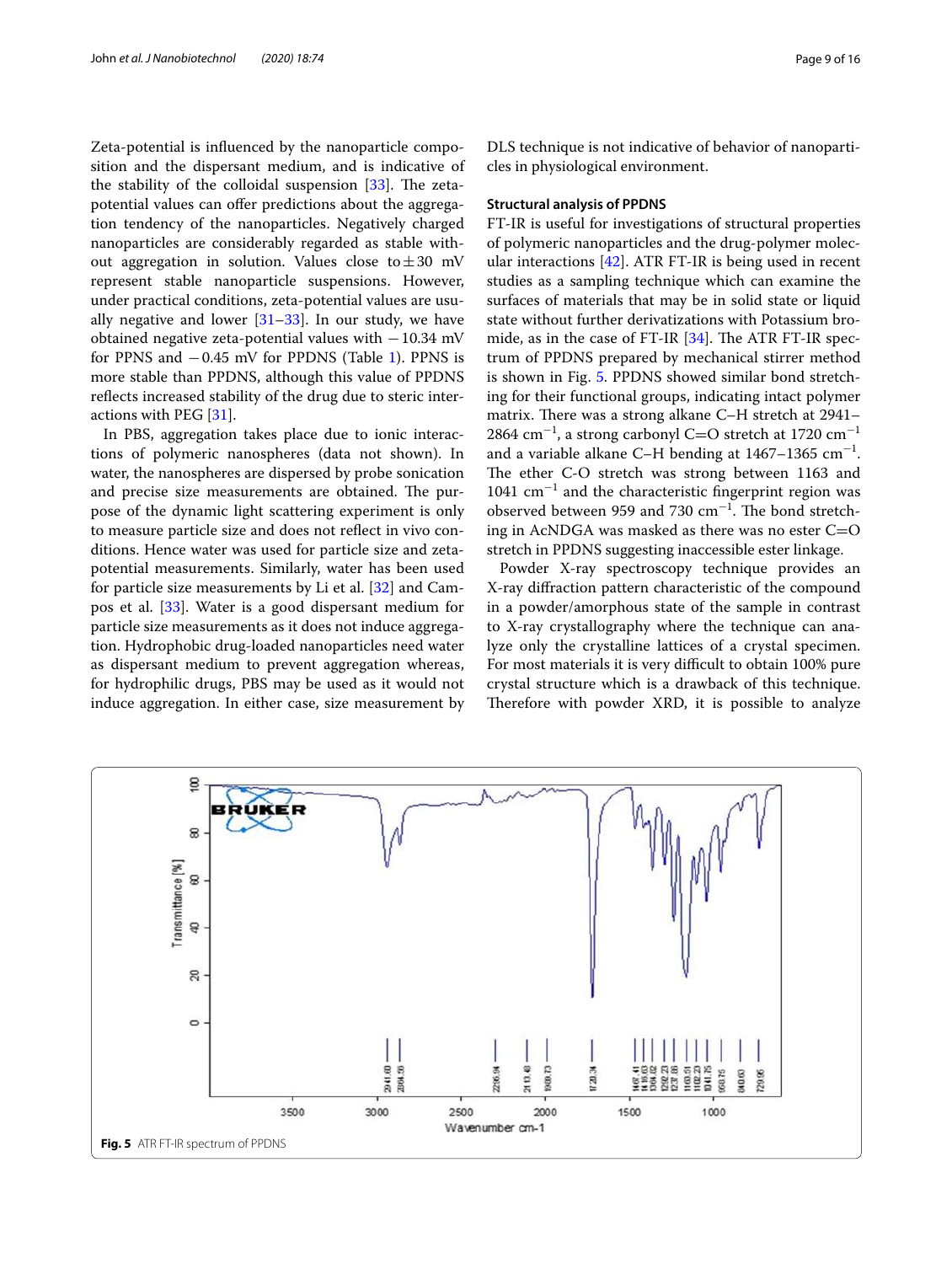

<span id="page-9-0"></span>various samples irrespective of their physical state. The powder XRD pattern of PPDNS is shown in Fig. [6](#page-9-0). The spectrum indicates that the semi-crystalline lattice structure of the drug-incorporated nanospheres with peak intensities corresponding to PEG polymer. However, the nanospheres appear in powder state due to the blend of PCL/PEG. The diffraction pattern is characteristic of the PPDNS sample.

ESI–MS is a promising tool not only to investigate the molecular mass of a sample but it also complements circular dichroism spectroscopy to investigate protein folding and further to study post-translational modifications [[43\]](#page-15-10). The mass spectrum of PPNS showed a single peak with molecular mass of 593.16 with sub-populations of 707.19, 821.24 and 305.14 due to the polymeric nanospheres. Generally, it is difficult to predict the exact molecular mass of the polymers due to variations in their molecular structure and sub-populations are obtained. However, in the case of drug-loaded nanospheres, increased molecular masses of several subpopulations are obtained indicating the random association of the drug with the polymer matrix. This random association could be due to the surface and interior matrix binding of the drug with the polymer confirming the nanosphere formulation. Thereby, ESI–MS seems to be a versatile technique to study association of drugs within the polymeric matrix structure providing an analysis of nanosphere structure distinct with nanocapsule formulation (Fig. [7\)](#page-9-1).

## **Microscopic analysis of morphology, size and elemental composition**

AFM is a technique to monitor the force exerted between the nanomaterial surface and the probe tip. This technique provides an exact and accurate analysis of size, shape, size distribution and aggregation of the polymeric nanoparticles. AFM technique replaces the conventional Transmission Electron Microscopy (TEM) used to estimate particle size and shape and was considered as the 'gold standard' to characterize nanoparticles. The sample preparation is relatively simple and requires only purified water as the aqueous phase to disperse the nanomaterials followed by evaporation. However, careful sample preparation is required as it influences the concentration and aggregation, and therefore the size during analysis. Proper evaporation is necessary to ensure aggregation due to coalescence caused by hydrophilicity is avoided [[44\]](#page-15-11). It is also feasible that aggregation may tend to occur during drying process which can be observed in AFM images as larger composites [[45](#page-15-12)]. AFM is being considered as a recent and reliable technique for biomedical applications  $[46]$  $[46]$ . The 2D and 3D scans of PPDNS analyzed by AFM are shown in Fig. [8](#page-10-0). The results indicate

<span id="page-9-1"></span>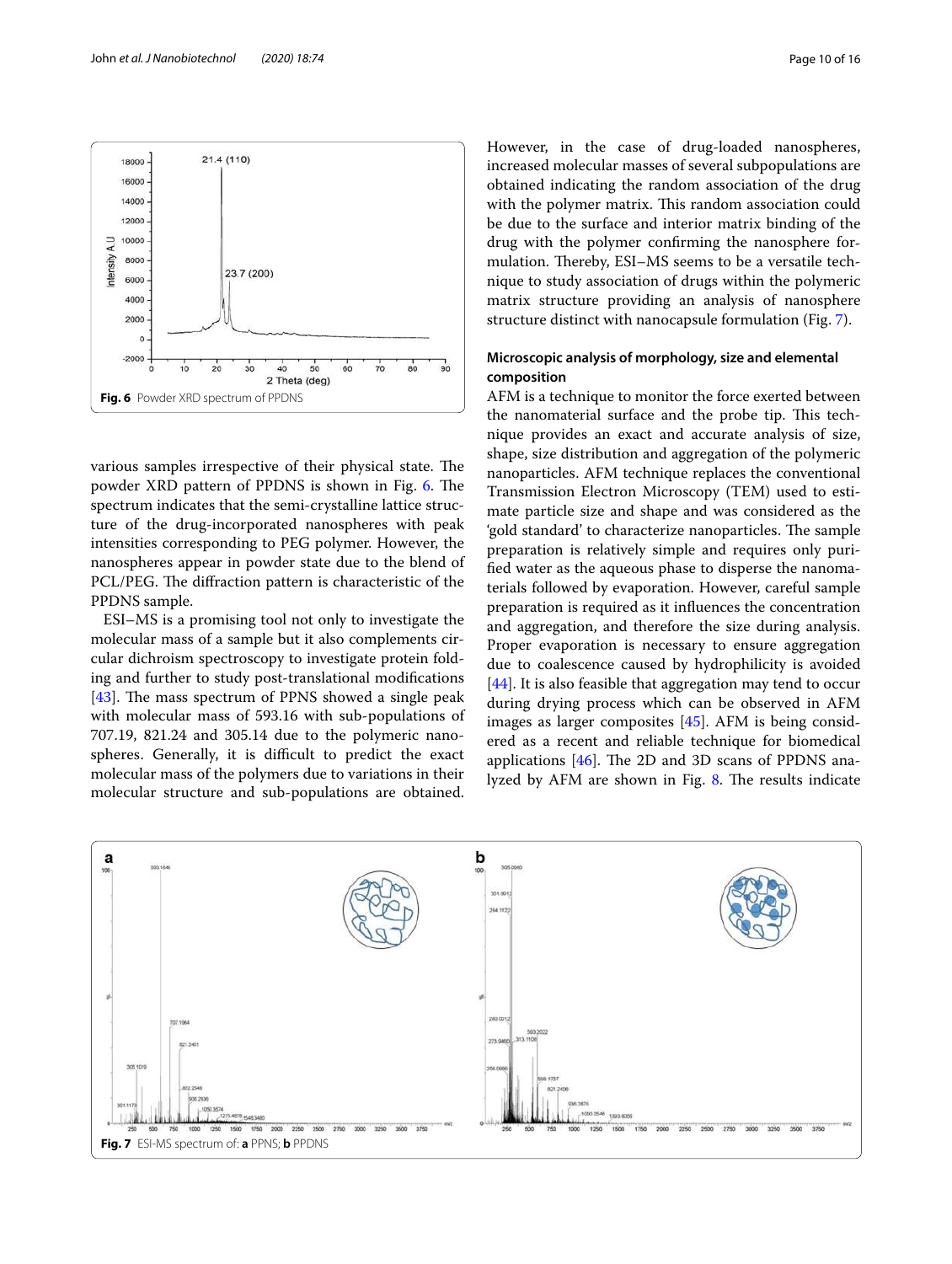



<span id="page-10-0"></span>

<span id="page-10-1"></span>mean sizes of nanospheres between 40 and 60 nm as compared to the apparent size range of 500–700 nm obtained by DLS technique. This apparent size range or the hydrodynamic particle diameter by DLS is due to the formation of hydrodynamic layers surrounding the nanoparticles due to hydrophilicity leading to over-estimation of particle size, whereas in AFM, dehydration of sample occurs prior to analysis [\[47](#page-15-14)], providing actual information of size parameters.

SEM is often a preferred technique to study surface features of materials in the nano and micro ranges. For studies of nanoparticles, HR-SEM provides valuable information on the size, size distribution and the surface morphology of polymeric nanoparticles with additional information of the purity and degree of aggregation of the samples [\[42](#page-15-9)]. Combined with SEM, EDX can analyze the elemental composition of the materials when the sample is bombarded by an electron beam. The materials emit X-rays characteristic of the element present providing a 'fingerprint' identification of the element. The results of HR-SEM analysis of PPDNS and EDX spectrum are shown in Fig. [9.](#page-10-1) The SEM images indicate the spherical surface morphology of PPDNS. There were also no pits in the nanospheres due to HPMC external phase [\[48](#page-15-15)]. PPDNS nanospheres exhibited polydispersity (Fig. [9a](#page-10-1)). The EDX spectrum reflects the chemical composition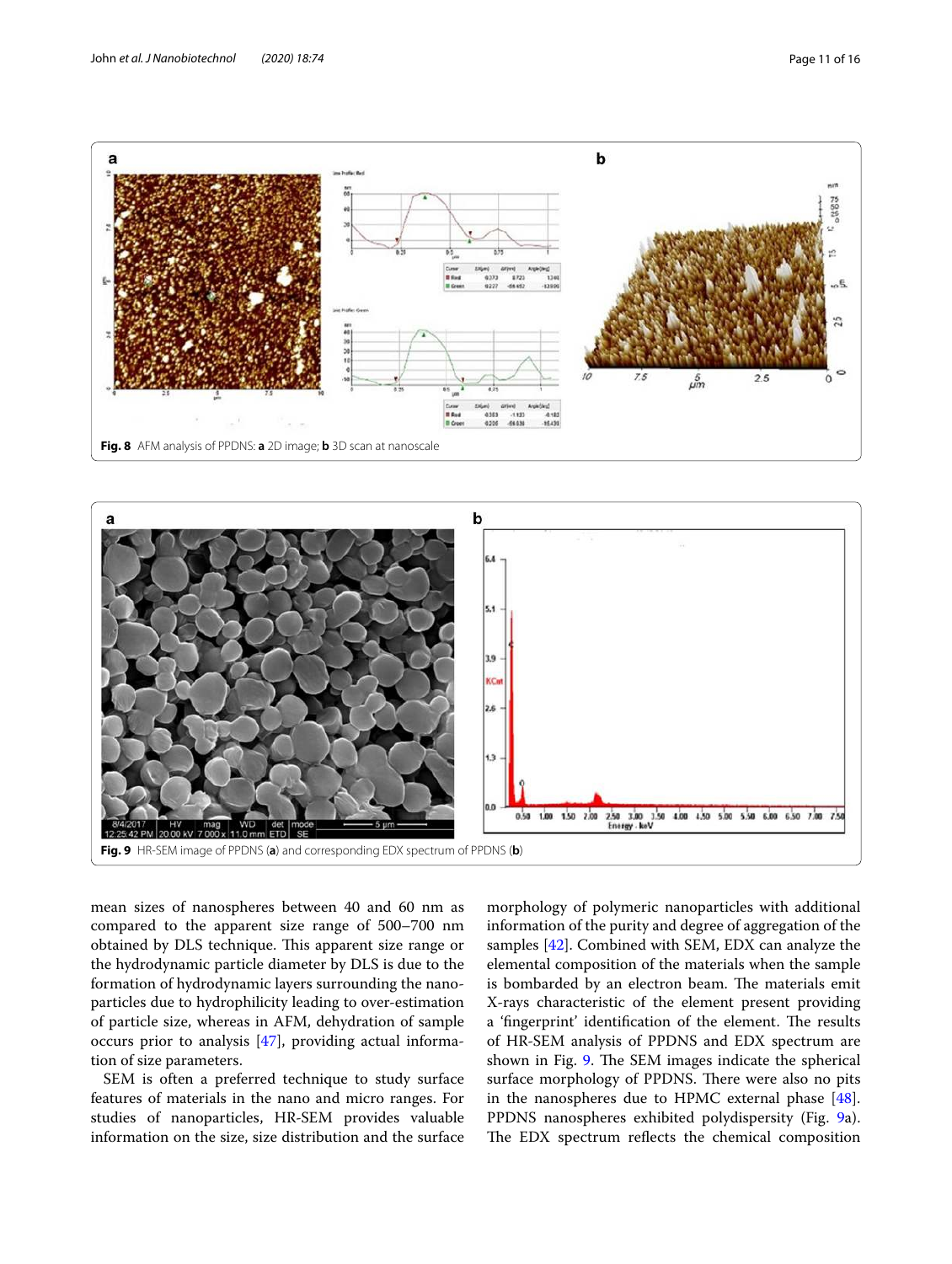

<span id="page-11-0"></span>of the samples by displaying peaks corresponding to the energy levels from which X-rays are released by the samples. Each peak is specific for a single element and the higher the peak, the more concentrated the element exists in the sample. In Fig. [9b](#page-10-1), PPDNS shows the presence of C-atom and O-atom in the polymeric nanospheres. H-atoms are not obtained as a peak due to lower signal of X-rays released from its electron. EDX spectra thereby cannot detect H-atoms [\[49](#page-15-16)].

#### **Physicochemical characteristics of PPDNS**

Thermogravimetric analysis is a useful technique to determine the amount of conjugation of the drug in the nanoparticle. The change in composition of nanoparticles is reflected by a change in temperature weight loss [\[50](#page-15-17)]. The thermal degradation behavior of PPNS and PPDNS by TGA analysis is shown in Fig. [10](#page-11-0). PPNS exhibited 19.3% weight loss at 350 °C and complete weight loss at 550 °C. The decomposition temperature of PPDNS was lowered to 500 °C with complete weight loss, around 97.87% of the sample. This change in weight loss of PPNS and PPDNS is attributed to the incorporation of the drug in the polymer matrices, further indicating lower interaction of the drug molecule with the polymer to allow for efficient drug release.

DSC analysis can be used to determine the structure, stability and conformation of nanomaterials. The physical transition states of the nanomaterials can also be studied with this technique. The glass transition and melting temperatures of nanomaterials can also be measured [\[35](#page-15-1)].

<span id="page-11-1"></span>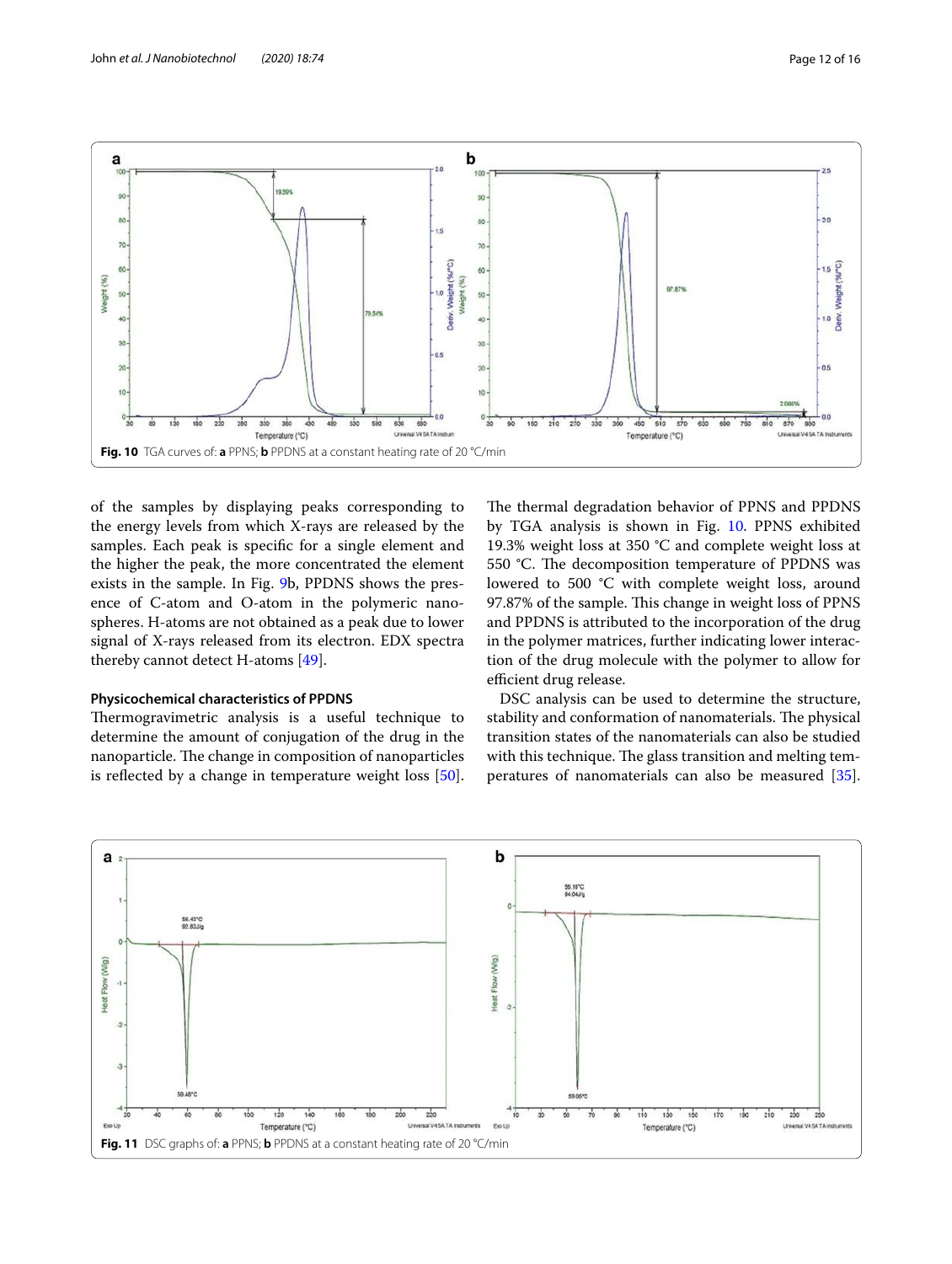

<span id="page-12-1"></span><span id="page-12-0"></span>Table 2 Median, minimum, maximum and P-values of comparison between free AcNDGA and PPDNS (drug-loaded **polymeric nanospheres) at different concentrations from ANOVA statistical analysis using SPSS v.16**

|                | Day 1 (24 h) |                |                |          | Day 2 (48 h) |                |         |          |
|----------------|--------------|----------------|----------------|----------|--------------|----------------|---------|----------|
| Drug           | Median       | <b>Minimum</b> | <b>Maximum</b> | P-value  | Median       | <b>Minimum</b> | Maximum | P-value  |
| $D$ 25 $\mu$ g | 61.27        | 54.61          | 74.21          | Standard | 72.31        | 72.06          | 78.35   | Standard |
| ND 0.5 mg      | $-5.29$      | $-23.53$       | 20.03          | 0.002    | 29.35        | 28.23          | 36.50   | 0.10     |
| ND 1.0 mg      | 0.89         | $-16.86$       | 35.27          | 0.002    | 33.57        | 20.87          | 34.67   | 0.10     |
| ND 1.5 mg      | 23.30        | $-7.25$        | 32.98          | 0.002    | 40.65        | 36.19          | 47.74   | 0.10     |
| ND 2.0 mg      | 26.88        | 14.00          | 45.55          | 0.002    | 54.81        | 33.79          | 63.50   | 0.10     |
| ND 2.5 mg      | 73.93        | 67.01          | 78.56          | 0.026    | 72.91        | 45.81          | 80.05   | 1.00     |
| ND 3.0 mg      | 73.92        | 68.80          | 78.36          | 0.015    | 82.22        | 81.16          | 83.29   | 0.20     |

D-Free AcNDGA; ND-PPDNS. Drug load of PPDNS (ND) = 10  $\mu$ g drug per mg nanospheres

P-value less than 0.05 is considered as statistically significant

Day 1 P-values were  $p \leq 0.05$ . Day 2 P-values were not significant (N.S.)

The DSC curves of PPNS and PPDNS at a constant heating rate of 20 °C/min are shown in Fig. [11](#page-11-1). Upon heating the polymeric nanospheres at a constant heating rate, a definite amount of heat is transferred to the sample, and the sample temperature reaches a certain amount. The amount of heat it takes to bring about a certain temperature increase is known as the Heat capacity  $(C_{\mathrm{p}})$  which can be calculated from the DSC plot. The  $\rm C_p$  can be calculated from the heat flow and heating rate.

In the case of PPNS,

 $C_p = 92.83$  J/g/20 °C = 4.64 and for PPDNS,  $C_p = 94.04$  J/g/20 °C = 4.70

Upon further heating, the DSC plot shifted downwards due to the change in heat capacity at its glass transition temperature. The glass transition temperatures of PPNS and PPDNS were 56.43 °C and 56.16 °C respectively. However, the DSC plot did not reflect any increase in heat capacity and the glass transition occur rapidly indicating rapid crystallization. After glass transition the molecules become increasingly mobile and another thermal transition occur known as melting. The melting temperatures  $(T_m)$  of PPNS and PPDNS were 59.48 °C and 59.05 °C respectively. However, the crystallization transition was very rapid and did not show crystallization peak due to the nearly amorphous nature of the nanospheres. The DSC plots of PPNS and PPDNS were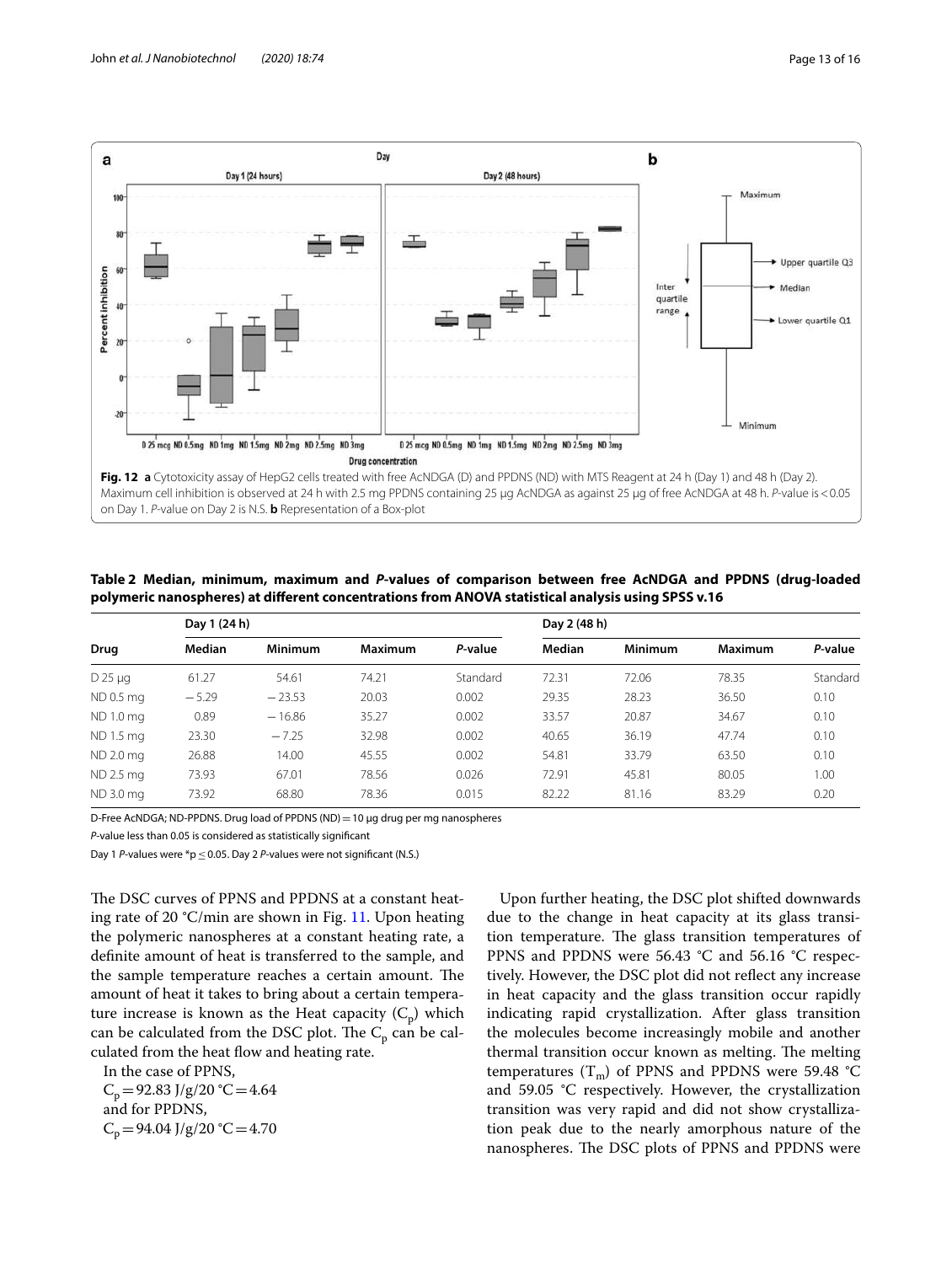similar indicating that the incorporation of drug did not affect polymer matrix as well as crystallization and melting states of polymers.

In vitro cell inhibition by MTS assay with HepG2 liver cancer cells

Primary liver cancer is globally the sixth most frequent cancer (6%) and the second leading cause of death from cancer (9%). In 2018, it occurred in 841,000 people and resulted in 782,000 deaths. In 2015, 263,000 deaths from liver cancer were due to hepatitis B, 245,000 to alcohol and 167,000 to hepatitis C (Source-Wikipedia, accessed 7th January 2020). The Indian subcontinent is facing a serious threat due to HCC arising secondary to viral hepatitis infection, Hepatitis B or Hepatitis C with a mean incidence of 4.15%. In context of high incidences of Hepatitis infections in India with over 3–9 million as of 2018, and liver cancers arising secondarily to cirrhosis and alcoholism as well, it is vital to develop new and efficient drugs for therapeutic strategies to treat liver cancer. Considering these factors, we have tested the Acetyl NDGA Nanoformulation for its cytotoxicity to liver cancer cells, HepG2, by a one-solution MTS assay. The MTS assay results for percentage inhibition of HepG2 cells by AcNDGA and AcNDGA/PCL/PEG (PPDNS) nanospheres are shown in Fig. [12](#page-12-0) as a box plot graph. Box-plot and the median test results along with P-values are generated by SPSS v.16.0 (Table [2](#page-12-1)). As the sample size is small, non-parametric test has been applied and any P-value less than 0.05 is considered as statistically significant.

The graph indicates maximum percent inhibition with free AcNDGA (D) at 25 µg on Day 2 and PPDNS (ND) at 2.5 mg (containing 25 µg drug) on Day 1 with median values of 72.31% and 73.93% respectively. The whiskers of box plots of D 25 µg and ND 2.5 mg suggest minimal variation of data on the positive side of the interquartile groups and were similar in the lower quartile group. The medians also appear similar with ND 2.5 mg (73.93%) and ND 3.0 mg (73.92%) on Day 1. The box plots of ND 0.5 mg, 1.0 mg, 1.5 mg and ND 2.0 mg all exhibited very low percent inhibition values on Day 1 but were significantly higher on Day 2 with comparatively short box plots exhibiting similarity in each group.

These data conclude that the drug-loaded nanospheres at 25 µg exerted early cell death on day 1, which is appealing to the use of the nanoformulation than the free drug. These results suggest the rapid uptake and targeted release of the drug to induce early cell death. Although increased cell death occurred with 3.0 mg of PPDNS on day 2, it can be speculated that increasing drug concentrations can also promote drug-induced toxicity especially with longer drug treatment time periods and also the difference is statistically insignificant. Further, we presume that the high cytotoxicity with 3.0 mg of PPDNS on day 1 as well as day 2 could be due to necrotic cell death and does not provide a picture of cytotoxicity. Hence, we consider that 2.5 mg PPDNS containing 25 µg AcNDGA was effective in inducing HepG2 cell death on day 1. It is also to be considered that controlled drug release is desired for an effective drug delivery strategy and the role of nanoparticles in drug delivery emphasizes such an advantage of drug release. In a report by Myint et al. [[51\]](#page-15-18), they have observed maximum cytotoxicity at 24 h at a concentration of 100 µg/ml of the drug extract to HepG2 cells, while in our study, 25 µg concentration was sufficient to induce about maximum cell death. This result is in favor of the fact that the therapeutic dosage should be at a minimal range to avoid drug-induced toxicity and its side effects. In a recent review, cell-based assays such as cytotoxicity or anti-proliferative assays in vitro have been considered as viable protocols for evaluation of anti-cancer potential [\[52](#page-15-19)]. In this regard, the drug-incorporated nanospheres are ideal candidates than their free counterpart for drug delivery to human hepatoma HepG2 cells.

Therefore, the Acetylated NDGA derivative as a nanoformulation seems to possess effective anti-cancer potential which can be further elucidated by in vitro and in vivo experiments for desired therapeutic and pharmacological applications. In this context, we have evaluated that NDGA derivatives are better alternatives for drug therapy as we have suggested in our recent article by Mala et al. [[53](#page-15-20)].

#### **Conclusions**

NDGA finds a place in traditional medicinal practice for remedy of multiple medical disorders, and is consumed as 'chaparral' tea infusions in North America and Mexico. Few reports have indicated hepatotoxicity and formation of renal cysts with prolonged use. There have been recent interests to synthesize NDGA derivatives by chemical methods and evaluate their bioactivities. Previously, a tetra-acetylated NDGA derivative has been synthesized and evaluated for anti-cancer activity in adenocarcinoma and melanoma, and in combination therapy with doxorubicin. We have synthesized the AcNDGA based on this procedure and have prepared a nanoformulation with PCL/PEG by o/w emulsion solvent evaporation method by a simple strategy. The drug loading capacity and encapsulation efficiency of the drug-loaded nanospheres were determined. Further, the nanospheres have been extensively characterized by an array of spectroscopic and microscopic techniques which provided valuable information regarding nano-size regime, molecular interactions between drug and polymer matrix and the release characteristics. The nanospheres exhibited nanoscale features to affect therapeutic delivery to human liver cancer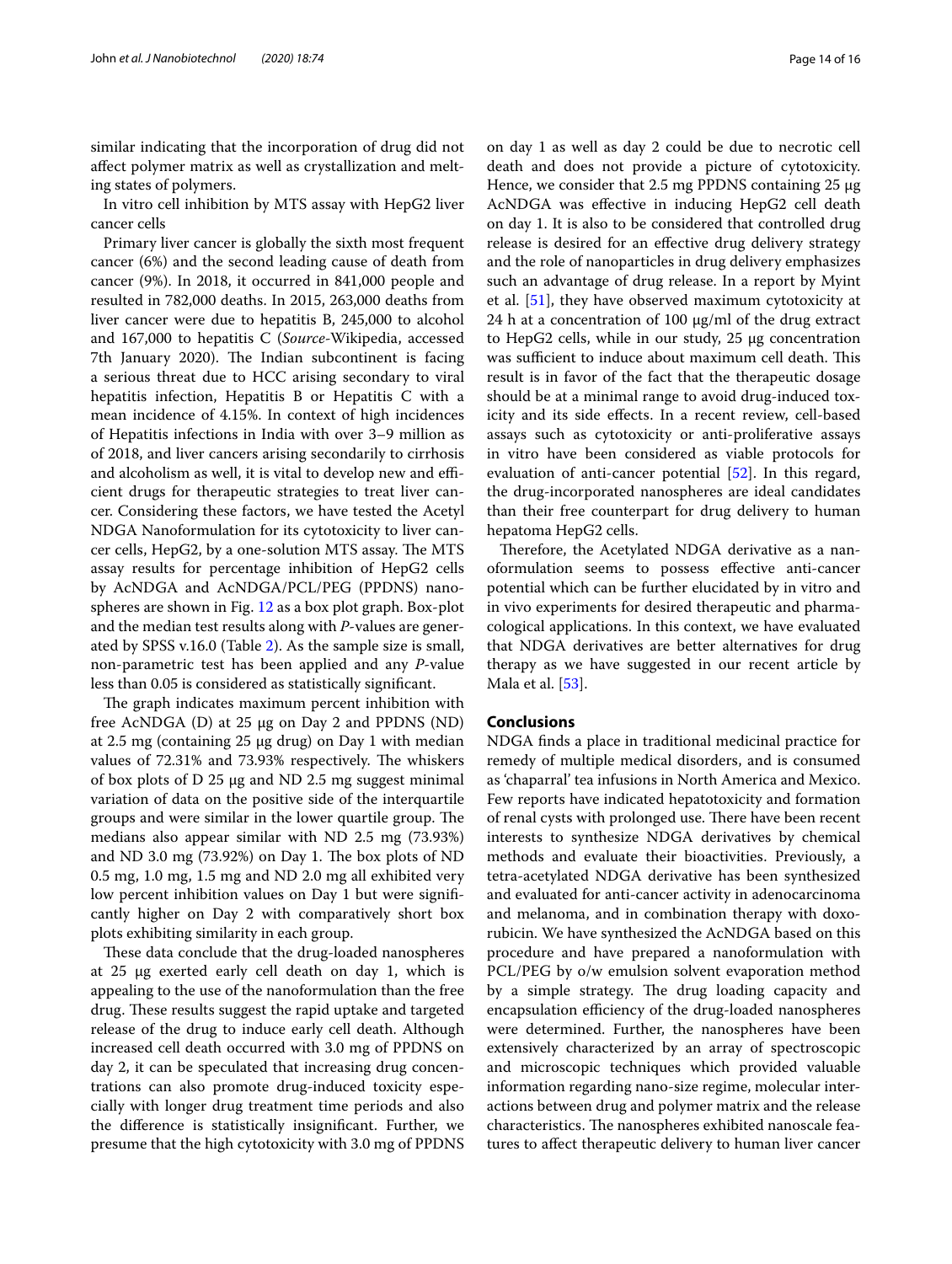cells, HepG2. Thereby, we have developed a drug delivery module with suitable characteristics and features with therapeutic potential particularly for anticancer treatment.

#### **Acknowledgements**

The authors thank Indian Institute of Technology (IIT) Madras for all the support. The financial assistance by Mr.Kikuji Takeuchi and Mr.Naomi Takeuchi of TAKENEN, Japan, to Dr. J.Geraldine Sandana Mala and their offer of Consultancy project to Dr.Suresh Kumar Rayala is gratefully acknowledged. The authors gratefully acknowledge the support of the Management of Sri Ramachandra Institute of Higher Education & Research and Dean (Research) for support & encouragement. The authors also acknowledge the Sophisticated Analytical Instrumentation Facility (SAIF) and the Department of Chemistry at IIT Madras for carrying out analytical services.

#### **Author contributions**

Study concept and design—RSK and GV; scientific guidance—RSK and GV; data collection—GS and VKV; manuscript preparation—GS, VKV, ST, RSP, GV and RSK; manuscript review—all authors. All authors read and approved the final manuscript.

#### **Funding information**

Funding for this project was partly supported by Takeuchi Nenshi, TAKENEN, Japan.

#### **Availability of data and materials**

All the data pertinent to this work has been submitted here

#### **Ethics approval and consent to participate**

Not applicable.

#### **Consent for publication**

All authors agreed for submission.

#### **Competing interests**

The authors declare that they have no competing interests.

#### **Author details**

<sup>1</sup> Department of Biotechnology, Indian Institute of Technology, Madras, Chennai, Tamilanadu 600036, India. <sup>2</sup> Factory of Takeuchi Nenshi, TAKENEN, 85NE Takamatsu, Kahoku, Ishikawa 929-1215, Japan. <sup>3</sup> Department of Community Medicine, Sri Ramachandra Institute of Higher Education & Research, Porur, Chennai, Tamilnadu 600116, India. <sup>4</sup> Department of Human Genetics, Sri Ramachandra Institute of Higher Education & Research, & Sri Ramachandra Center for Biomedical Nanotechnology, Porur, Chennai, Tamilnadu 600116, India.

#### Received: 14 March 2019 Accepted: 7 May 2020 Published online: 14 May 2020

#### **References**

- <span id="page-14-0"></span>Arteaga S, Andrade-Cetto A, Cardenas R. Larrea tridentata (Creosote bush), an abundant plant of Mexican and US-American deserts and its metabolite nordihydroguaiaretic acid. J Ethnopharmacol. 2005;98:231–9.
- 2. Lambert JD, Zhao D, Meyers RO, Kuester RK, Timmermann BN, Dorr RT. Nordihydroguaiaretic acid: hepatotoxicity and detoxification in the mouse. Toxicon. 2002;40:1701–8.
- <span id="page-14-1"></span> 3. Sahu SC, Ruggles DI, O'Donnell MW. Prooxidant activity and toxicity of nordihydroguaiaretic acid in clone-9 rat hepatocyte cultures. Food Chem Toxicol. 2006;44:1751–7.
- <span id="page-14-2"></span> 4. Smith A. Cystic renal cell carcinoma and acquired cystic renal disease associated with consumption of chaparral tea: a case report. J Urol. 1994;152:2089–91.
- <span id="page-14-3"></span> 5. Li X, Jiang JH, Chen Q, Xiao S-X, Li C-H, Gu HW, Zhang H, Hu JL, Yao F-H, Li QG. Synthesis of nordihydroguaiaretic acid derivatives and their bioactivities on S. pombe and K562 cell lines. Eur J Med Chem. 2013;62:605–13.
- <span id="page-14-4"></span> 6. Birkenfield S, Zaltsman Y, Krispin M. Antitumor effects of inhibitors of arachidonic acid cascade on experimentally induced intestinal tumors. Dis Colon Rectum. 1987;30:43–6.
- <span id="page-14-5"></span> 7. Reed M, Meszaros K, Entes L. Effect of masoprocol on carbohydrate and lipid metabolism in a rat model of Type II diabetes. Diabetologia. 1999;42:102–6.
- <span id="page-14-6"></span> 8. Tyler V, Foster S. Tyler's Honest Herbal: a sensible guide to the use of herbs and related remedies. New York: Haworth Herbal Press; 1999.
- <span id="page-14-7"></span> 9. Argueta V. Atlas of the Traditional Mexican medicinal plants, vol. II. Mexico: National Indigenous Institute; 1994.
- <span id="page-14-8"></span> 10. Chen Q. Nordihydroguaiaretic acid analogues: their chemical synthesis and biological activities. Curr Topics Med Chem. 2009;9:1636–59.
- 11. Son JK, Lee SH, Nagarapu L, Jahug Y. A simple synthesis of nordihydroguaiaretic acid and its analogues. Bull Korean Chem Soc. 2005;26:1117–20.
- <span id="page-14-9"></span> 12. McDonald RW, Bunjobpon W, Liu T, Fessler S, Pardo OE, Freer IK, Glaser M, Seckl MJ, Robins DJ. Synthesis and anticancer activity of nordihydroguaiaretic acid (NDGA) and analogues. Anticancer Drug Des. 2001;16:261–70.
- <span id="page-14-10"></span> 13. BCC Research Biotechnology Report, Nanoparticles in Biotechnology, Drug development and Drug delivery, 2014.
- <span id="page-14-11"></span> 14. Mahapatro A, Singh DK. Biodegradable nanoparticles are excellent vehicle for site directed in vivo delivery of drugs and vaccines. J Nanobiotechnol. 2011;9:55–65.
- 15. Nitta SK, Numata K. Biopolymer-based nanoparticles for drug/gene delivery and Tissue engineering. Int J Mol Sci. 2013;14:169–254.
- <span id="page-14-24"></span> 16. Dadwal M. Polymeric nanoparticles as promising novel carriers for drug delivery: an overview. J Adv Pharm Edu Res. 2014;4:20–30.
- 17. Singh D, Verma A, Alok S. Novel approaches of nanoparticle towards drug delivery system. Intl J Pharm Sci Res. 2016;7:25–30.
- <span id="page-14-12"></span> 18. Azimvand J, Didehban K, Mirshokrai A. Preparation and characterization of lignin polymeric nanoparticles using the green solvent Ethylene glycol: acid precipitation technology. BioResource. 2018;13:2887–97.
- <span id="page-14-13"></span> 19. El-Say KM, El-Sawy HS. Polymeric nanoparticles: promising platform for drug delivery. Int J Pharm. 2017;528:675–91.
- <span id="page-14-14"></span> 20. Perez-Herrero E, Fernandez-Medarde A. Advanced targeted therapies in cancer: drug Nanocarriers, the future of chemotherapy. Eur J Pharmaceut Biopharmaceut. 2015;93:52–79.
- <span id="page-14-15"></span>21. Kim GJ, Nie S. Targeted cancer nanotherapy. Nanotoday. 2005;8:28–33.
- <span id="page-14-16"></span> 22. Khan DR. The use of nanocarriers for drug delivery in cancer therapy. J Cancer Sci Ther. 2010;2:058–62.
- 23. Drbohlavova J, Chomoucka J, Adam V, Ryvolova M, Eckschlager T, Hubalek J, Kizek R. Nanocarriers for anticancer drugs-new trends in nanomedicine. Curr Drug Metab. 2013;14:547–64.
- 24. Fan Y, Moon JJ. Nanoparticle drug delivery systems designed to improve cancer vaccines and immunotherapy. Vaccines. 2015;3:662–85.
- 25. Xu X, Ho W, Zhang X, Bertrand N, Farokhzad O. Cancer nanomedicine: from targeted delivery to combination therapy. Trends Mol Med. 2015;21:223–32.
- <span id="page-14-17"></span> 26. Xin Y, Yin M, Zhao L, Meng F, Luo L. Recent progress on nanoparticlebased drug delivery systems for cancer therapy. Cancer Biol Med. 2017;14:228–41.
- <span id="page-14-18"></span> 27. Plaza C, Pavani M, Faundez M, Maya JD, Morello A, Becker MI, De Loannes A, Cumsille MA, Ferreira J. Inhibitory effect of nordihydroguaiaretic acid and its tetra-acetylated derivative on respiration and growth of adenocarcinoma TA3 and its multiresistant variant TA3MTX-R. In Vivo. 2008;22:353–62.
- <span id="page-14-19"></span> 28. Karthikeyan R, Babu PS, Paulin DM. Novel validated ultra violet spectroscopic methods for determination of Nordihydroguaiaretic acid in dietary supplements. Res Rev J Pharmacogn Phytochem. 2014;2:34–40.
- <span id="page-14-20"></span> 29. Hans ML, Lowman AM. Biodegradable nanoparticles for drug delivery and targeting. Curr Opin Solid State Mater Sci. 2002;6:319–27.
- <span id="page-14-21"></span> 30. Woodruff MA, Hutmacher DW. The return of a forgotten polymer-polycaprolactone in the 21st century. Prog Polym Sci. 2010;35:1217–56.
- <span id="page-14-22"></span> 31. Dubey N, Varshney R, Shukla J, Ganeshpurkar A, Hazari PP, Bandopadhyaya GP, Mishra AK, Trivedi P. Synthesis and evaluation of biodegradable PCL/PEG nanoparticles for neuroendocrine tumor targeted delivery of somatostatin analog. Drug Deliv. 2012;19:132–42.
- <span id="page-14-23"></span> 32. Li R, Li X, Xie L, Ding D, Hu Y, Qian X, Yu L, Ding Y, Jiang X, Liu B. Preparation and evaluation of PEG-PCL nanoparticles for local tetradrine delivery. Int J Pharm. 2009;379:158–66.